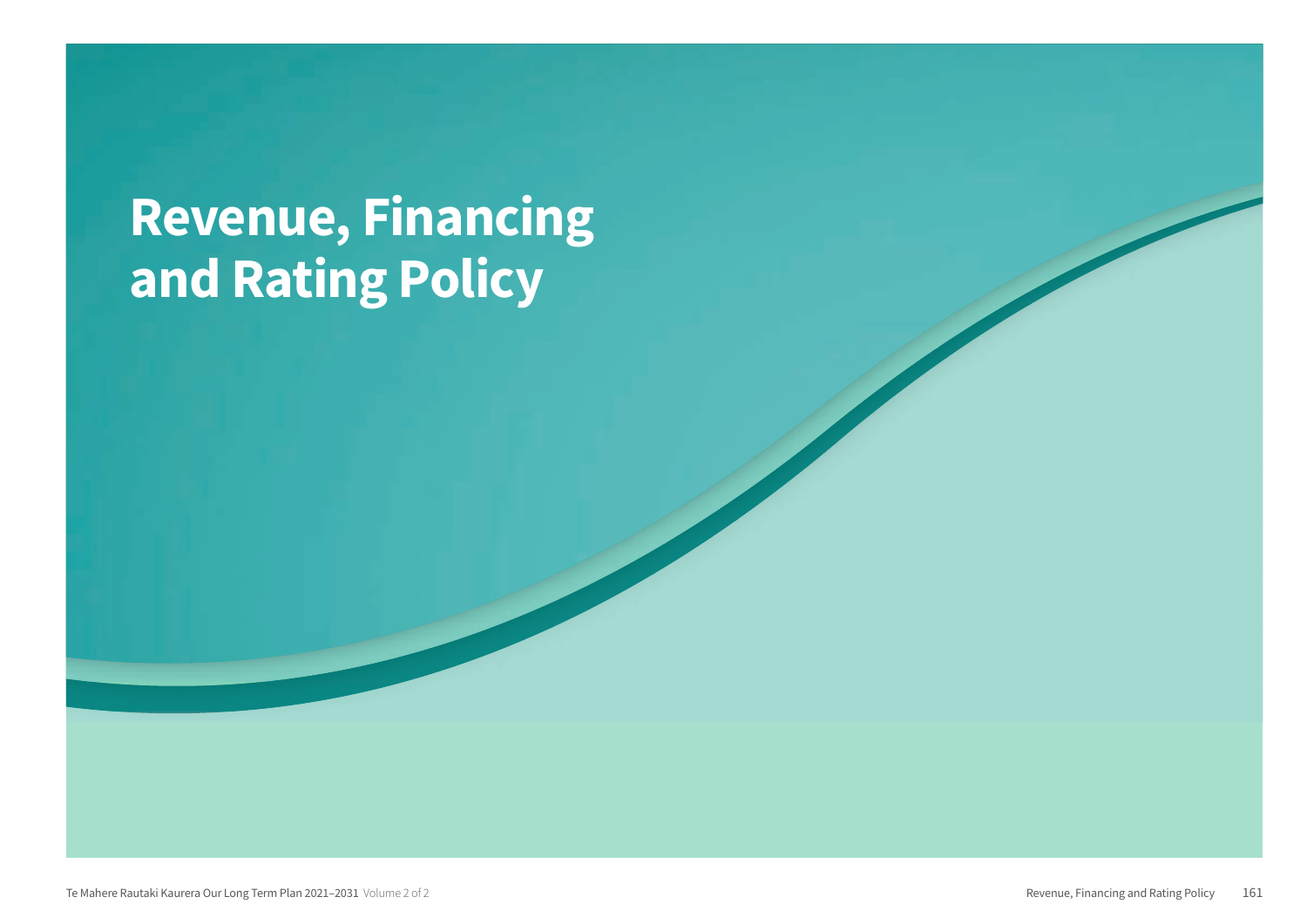# **Revenue and Financing Policy**

# **Introduction**

Council adopts a Revenue & Financing Policy under section 102 of the Local Government Act 2002.

The **purpose** of this policy is to set out how each of our activities is to be funded – that is, who pays for what, and why. The policy outlines:

- Available funding sources (e.g. rates, fees, borrowing, etc.),
- Our funding considerations (i.e. the decision about how each of our activities is to be funded and the process followed to reach that decision), including
	- o funding of operating costs (i.e. the funding mix we have chosen for each activity's operating costs), and
	- o funding of capital costs (i.e. the funding mix we have chosen for each type of capital investment).

The application of this policy is supported by other policies as follows:

- Rates charges and definitions are set out in the Funding Impact Statement,
- Fees and charges for all activities are set out in the Fees & Charges Schedule,
- Development Contributions are set out in the Development Contributions Policy,
- Projected dollar revenues and costs for each activity are set out in the Activities and Services section, and for the council as a whole in the Funding Impact Statement.

# **Available Funding Sources**

# **General Rates**

We set a general rate for all rateable land within the district. The general rate can be based on capital value, land value or annualised value. In addition, we set a uniform annual general charge (UAGC) as a fixed amount per rating unit, or a fixed amount per separately used or inhabited part (SUIP) of a rating unit.

General rates are used to fund those services where we believe there is a public benefit even though it may not be to the whole community. They typically fund those activities where there is no practical method for charging individual users and the benefit is wider than just the specific user.

We acknowledge that a UAGC is regressive, in that it represents a higher percentage tax on lowervalue properties than on higher-value properties. However, it is considered appropriate for all property-owners to contribute at least a minimum amount towards the funding of Council Activities. We have therefore determined to apply a relatively low-level UAGC to each SUIP.

We collect the bulk of our general rates in proportion to each rating unit's capital value. Capital value represents the owner's full investment in the property, and is therefore considered to provide a more equitable basis for the general rate than the land value or annual value alternatives.

We consider that the benefits of our activities are distributed unevenly between different sectors of the community – in particular, that business properties tend to benefit relatively more and remote rural properties relatively less than other (standard) properties (including residential properties). We have therefore determined to apply differentials to the value-based general rate, based on the use to which the land is put:

- All properties are charged at a standard rate, except those that meet the criteria for business or remote rural set out in the Funding Impact Statement,
- Business properties are charged at a differential rate which is higher than the standard rate, and
- Remote rural properties are charged at a differential rate which is lower than the standard rate.

# **Targeted Rates**

We use targeted rates where it is considered desirable and practicable *either* to enhance the transparency of our spending (i.e. so that ratepayers can see how much they pay for a particular activity) *or* to ensure that the cost of a particular item is borne by the group(s) deemed to derive most benefit from it.

We have determined that targeted rates shall be used for the following:

# *(a) Water Supply*

Our water supply activity is considered to primarily benefit those properties which connect,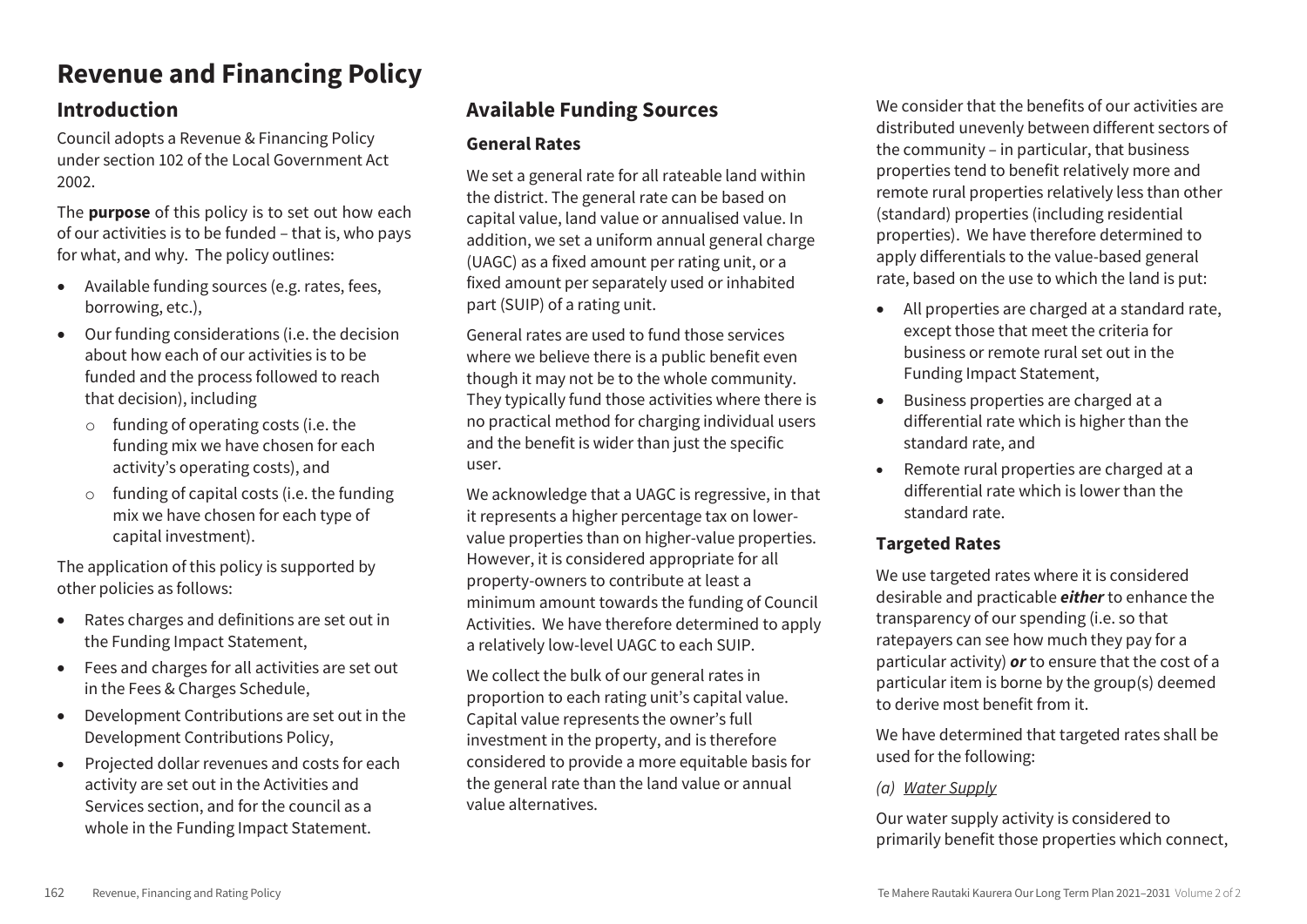or are able to connect, to the water supply network. Targeted rates will therefore be used to fund the activity from just those properties receiving or able to receive this benefit.

These targeted rates will collect the cash operating cost of the water supply activity plus a significant contribution towards the expected long term average cost of related asset renewal and replacement (charged in lieu of depreciation). The proportion of asset renewal and replacement costs covered by these targeted rates may be adjusted where this is considered desirable to help deliver predictable and less volatile rates increases from year to year.

We have identified three types of non-standard service for which it is considered appropriate to recover costs through separate, user-pays based targeted rates:

- Properties with a fire connection will be charged a fixed dollar Water Supply Fire Connection Targeted Rate per connection.
- Properties located outside the standard serviced area but receiving a restricted rural water supply will be charged a fixed dollar Restricted Water Supply Targeted Rate per unit of supply being provided.
- Properties located within the standard serviced area that have a high water use will be charged a volumetric excess water targeted rate per cubic metre of actual water consumption in excess of that property's daily allowance.

Aside from these targeted rates, capital value is considered to be the most equitable basis for

targeted water rates (consistent with the approach taken for General Rates). All activity costs not collected through the above targeted rates for non-standard services will therefore be collected using a capital value based Water Supply Targeted Rate, applied to those properties located within the standard serviced area.

Some properties located within the standard serviced area may not be actually connected (most commonly vacant sections). We consider that the level of benefit received by these unconnected properties is lower than that received by connected properties. The Water Supply Targeted Rate will therefore be set differentially, with connected properties being charged at a higher differential rate than un-connected properties.

## *(b) Wastewater*

Our wastewater (sewer) activity is considered to primarily benefit those properties which connect (or are able to connect) to the wastewater network. A targeted rate will therefore be used to fund the activity from just those properties receiving or able to receive this benefit.

This targeted rate will collect the cash operating cost of the activity plus a significant contribution towards the expected long term average cost of related asset renewal and replacement (charged in lieu of depreciation). The proportion of asset renewal and replacement costs covered by this targeted rate may be adjusted where this is considered desirable to help deliver predictable and less volatile rates increases from year to year.

Capital value is considered to be the most equitable basis for the Sewerage Targeted Rate (consistent with the approach taken for General Rates). The rate will be applied to those properties located within the sewer serviced area.

# *(c) Stormwater Drainage and Flood Protection & Control Works*

We consider stormwater drainage and flood protection and control works primarily benefit properties within the serviced area. We consider it desirable and practical to enhance the transparency of our spending by using a targeted rate so ratepayers can see how much they pay for these activities.

This targeted rate will collect the cash operating cost of these activities plus a significant contribution towards the expected long term average cost of related asset renewal and replacement (charged in lieu of depreciation). The proportion of asset renewal and replacement costs covered by this targeted rate may be adjusted where this is considered desirable to help deliver predictable and less volatile rates increases from year to year.

Capital value is considered to be the most equitable basis for the Land Drainage Targeted Rate (consistent with the approach taken for general rates).

# *(d) Active Travel*

We consider it desirable to separately fund a portion of our spending on active travel activities (including cycleways and pedestrian networks),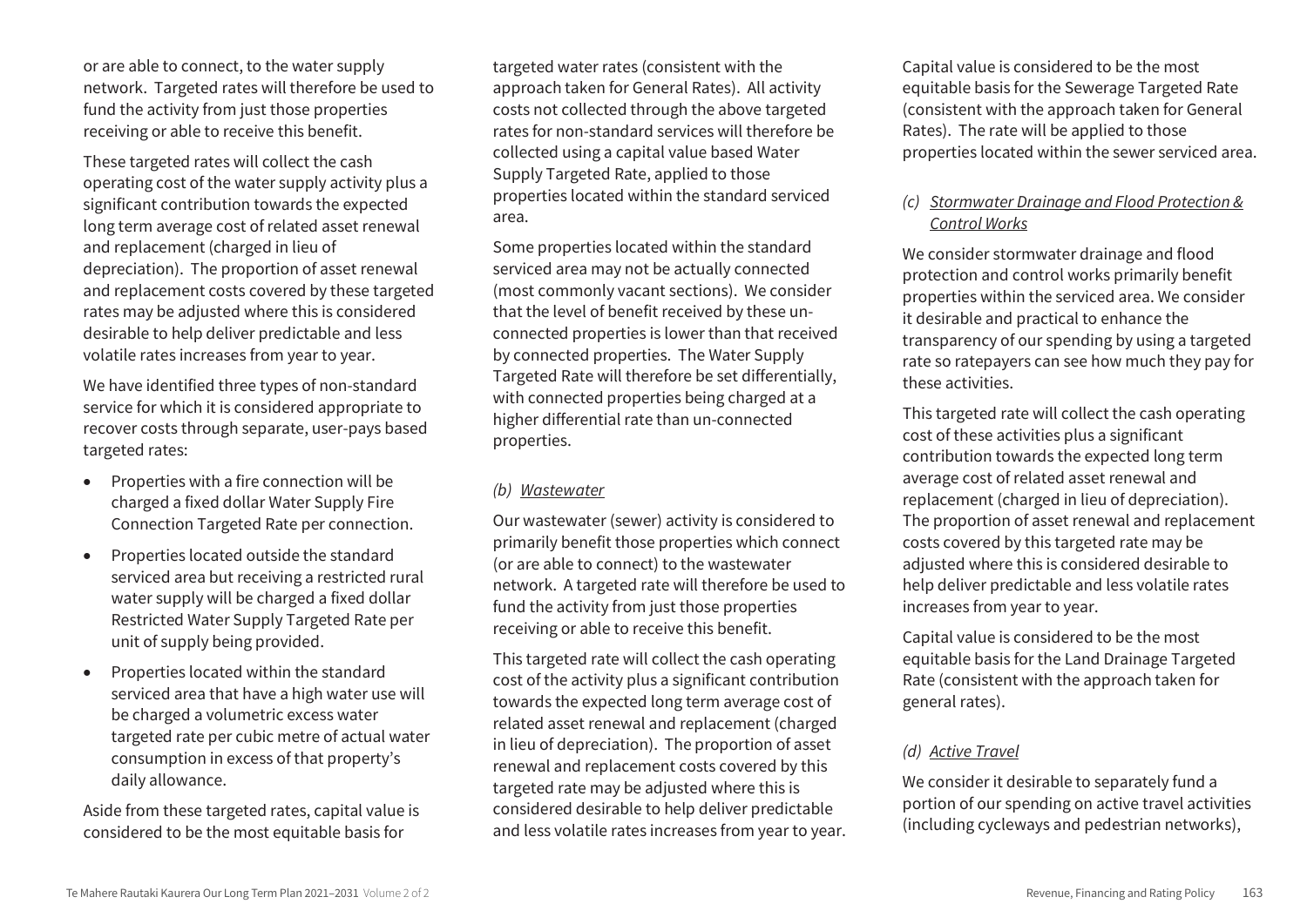so that our commitment to spend a minimum amount on this activity is transparent to ratepayers.

Active travel currently sits within the Transport activity. Revenue from this targeted rate will contribute to funding costs within that activity.

The benefit of this activity is considered to be distributed relatively evenly across all ratepayers. The Active Travel Targeted Rate will therefore be set as a fixed dollar amount and applied to all SUIPs (consistent with the UAGC).

# *(e) Recycling and Composting*

Recycling and composting activities lie within the Solid Waste and Resource Recovery Group of Activities. We consider it desirable to use a Waste Minimisation Targeted Rate to fund recycling and composting costs so that ratepayers can see how much they pay for yellow and green bin services.

This targeted rate funds the cash operating cost of recycling and composting activities plus a significant contribution towards the expected long term average cost of related asset renewal and replacement (charged in lieu of depreciation).

The benefit of this activity is considered to be distributed evenly across all ratepayers to whom the yellow and green bin services are made available, except to the extent that more remote ratepayers do not receive a kerbside collection service. The Waste Minimisation Targeted Rate will therefore be set as a fixed dollar charge per SUIP (consistent with the UAGC), but set differentially – a higher fixed dollar charge will be applied where the property is located within the kerbside collection area.

# *(f) Business Improvement District (BID) Activities*

Our Business Improvement District (BID) Policy provides for us to collect a targeted rate from business rating units located within a BID boundary where a poll of business and property owners has provided sufficient agreement for this to happen. Such a targeted rate may be a fixed charge or a variable charge based on capital value, or a combination of both, as decided on a case-by–case basis.

# *(g) Heritage costs*

We intend to set a targeted rate to fund certain heritage costs for transparency so that ratepayers can see how much they contribute to those costs.

The costs intended to be recovered by this targeted rate include providing capital grant funding for the Canterbury Museum redevelopment, and funding restoration costs relating to the Provincial Chambers, Old Municipal Chambers and Robert McDougall strengthening and base isolation. The benefit of this is considered to be distributed evenly across all ratepayers. Capital value is considered to be the most equitable basis for the Heritage Targeted Rate (consistent with the approach taken for general rates). This targeted rate is to fund the capital cost of these projects over a 30 year period and will apply until 30 June 2051.

# *(h) Council Grants*

We provide several grants schemes (within the Communities & Citizens or Strategic Planning activities), for the benefit of the community and funded by general rates.

From time to time Council determines that it is desirable to make a grant for a specific purpose. In such circumstances, and subject to public consultation, such grant may be funded by a Grants Targeted Rate.

A Grants Targeted Rate:

- May be either a specific grant rated over a fixed period, or an annual grant rated on an ongoing basis.
- May be applied either universally or to a specifically identified group of ratepayers, usually as a fixed dollar charge per SUIP, depending on our assessment of how the benefits of the grant are distributed.

For any Grants Targeted Rate, the level of rate will be set in each Annual Plan based on the annual revenue required to fund the grant. However, the basis of the rate (for example, fixed dollar amount or value-based, universal or an identified group of ratepayers) will not be changed.

We currently set or propose the following Grants Targeted Rates under this Policy:

• Special Heritage (Cathedral) Targeted Rate:

This rate relates to a \$10 million Council grant (plus GST if any) supporting the restoration of the Anglican Cathedral, the benefit of which is considered to be distributed evenly to all ratepayers. The rate will be set as a fixed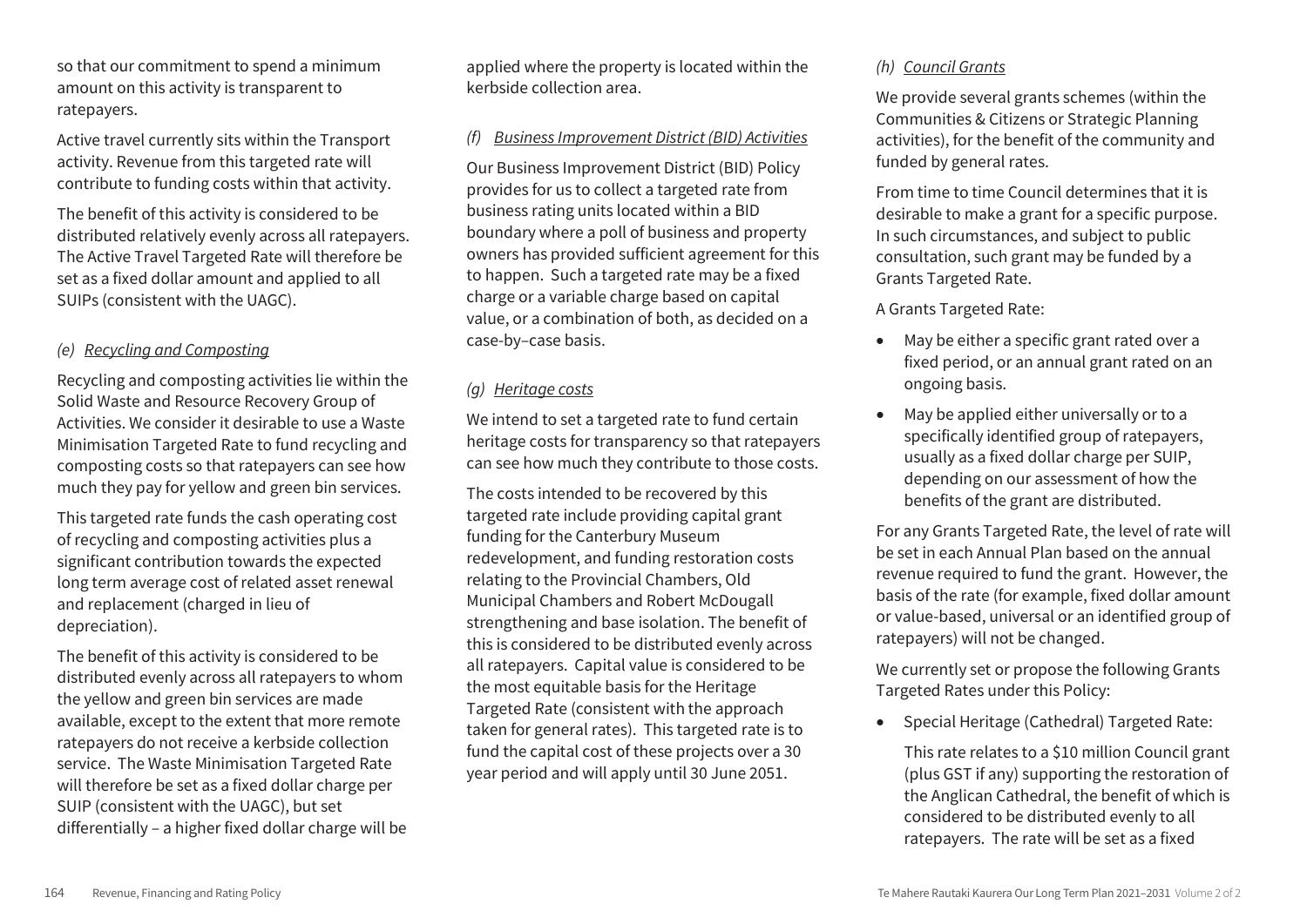dollar charge per SUIP, applied to all properties across the District until 30 June 2028.

Special Heritage (Arts Centre) Targeted Rate:

This rate relates to a \$5.5 million Council grant (plus GST if any) supporting the restoration of the Arts Centre, the benefit of which is considered to be distributed evenly to all ratepayers. The rate will be set based on capital value, applied to all properties across the District until 30 June 2031.

Akaroa Health Centre Targeted Rate:

This rate relates to a Council grant of up to \$1.3 million (plus GST if any) supporting the development of the Akaroa Community Health Centre, the benefit of which is considered to be distributed evenly to all ratepayers in the eastern half of Banks Peninsula (rating units in valuation rolls 23890, 23900, 23910, 23920, 23930, 23940 or 23961). The rate will be set as a fixed dollar charge per SUIP, applied to all properties in the specified area until 30 June 2023.

 Central City Business Association Targeted Rate:

We intend to set a targeted rate to fund a grant to the Central City Business Association. The rate will be set as a fixed dollar charge per rating unit, applied to all business rating units with a land value greater than or equal to \$50,000, within the area covered by the Central City Business Association.

# **Development Contributions**

We make significant capital investment in infrastructure specifically to service growth development in the District (i.e. new subdivision and/or more intensive development of existing developed land). We use development contributions to recover a fair and equitable portion of the cost of this investment from persons undertaking development.

Development contributions requirements are in accordance with the Local Government Act 2002 and our Development Contributions Policy.

# **Grants & Subsidies**

Some of our activities qualify for a grant or subsidy from the Crown (e.g. New Zealand Transport Agency (NZTA) for qualifying roading expenditure), or other entities. These are used as the initial source of funding where they are available.

# **Fees & Charges**

We typically collect fees and charges where an Activity is perceived to provide benefit primarily to identifiable individuals or groups (i.e. userpays), or where the need for the activity is driven by the actions or inactions of identifiable individuals or groups (i.e. exacerbator-pays).

However, consideration is also given to whether each fee or charge is practical and economically viable (including the extent to which fees may result in an unacceptable decrease in the use of council services), and whether such charging may undermine one of our identified core community

outcomes (see "Council's Funding Considerations" below).

# **Borrowing**

We borrow to fund spending where the benefit is perceived to endure for multiple years – for example, capital expenditure on improving assets, or growth prior to the collection of development contributions. Sometimes this may be in the form of equity in CCOs or advances to third parties. Some operational expenditure also meets this criteria – e.g. grant to Canterbury Museum for redevelopment.

Borrowing is undertaken corporately (i.e. as a single debt portfolio) for efficient debt management.

# *The funding of costs associated with borrowing*

Repayment of rate-funded debt is via the general rate over a period of thirty years (COVID-19 related borrowing is repayable over five years), except for borrowing in relation to CCO equity.

Interest costs on debt relating to the capital works programme (excluding the earthquake rebuild or equity investments) are allocated to council activities for budgeting and funding purposes, in proportion to the amount of depreciation generated by that activity. The balance of interest costs are funded by general rates.

# **Proceeds from asset sales**

Proceeds from asset sales will be used to reduce debt or any current borrowing requirement.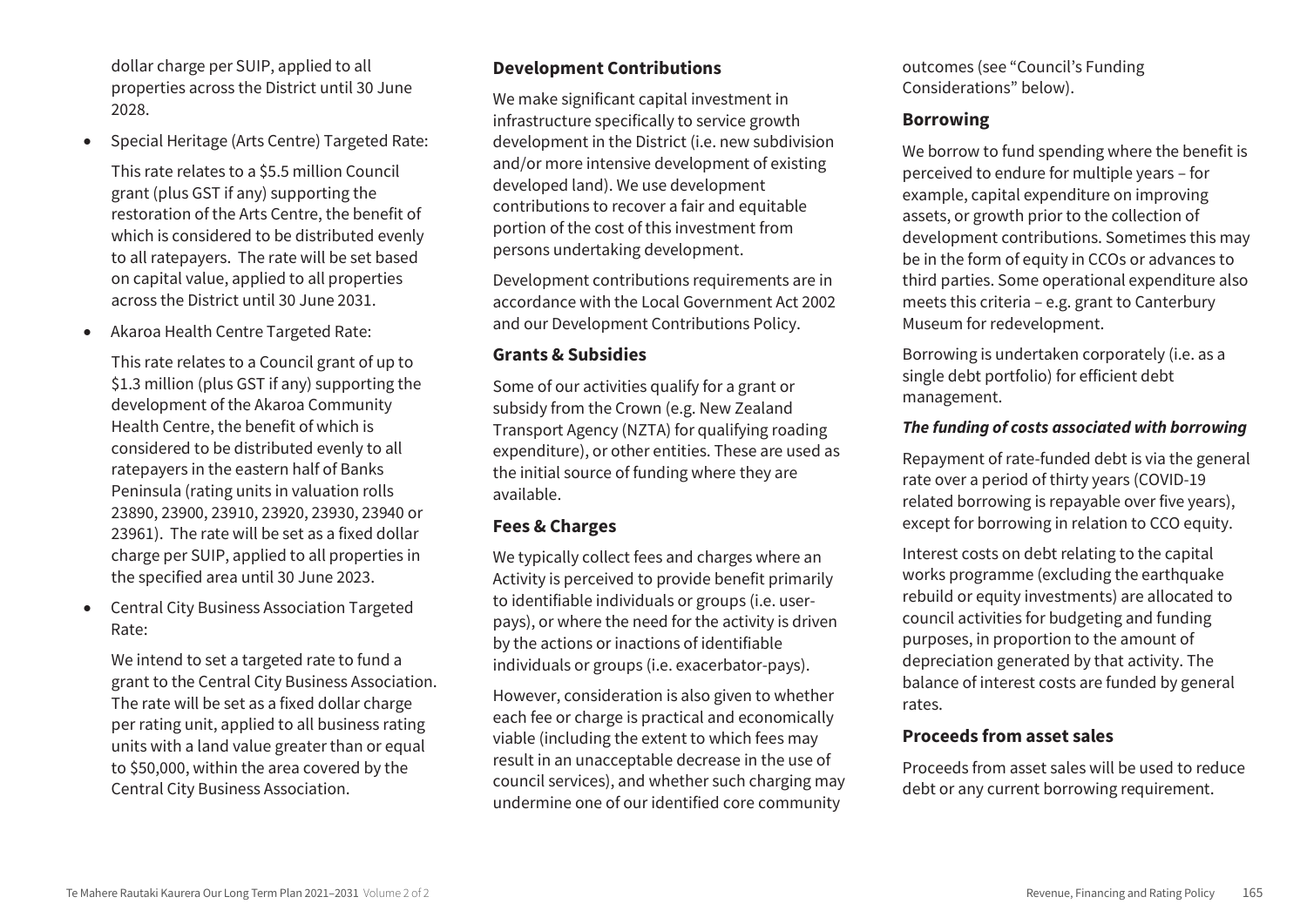## **Interest, Dividends, & Other Revenues**

Our principal investment revenues are the dividends received from our commercial subsidiaries (most importantly Christchurch City Holdings Ltd). Cash investments (e.g. term deposits with banks) are generally held only for liquidity purposes, as we are a net borrower.

Income from dividends, interest, and other sources not described above (e.g. petrol taxes) are treated as corporate revenues and are assumed to accrue to general ratepayers – i.e. they are not allocated against specific activities, but reduce the amount of general rates that we need to collect to fund those activities.

# **Council's Funding Considerations**

Our decision about which funding sources to use to fund each activity is guided by the following considerations:

- **Community Outcomes** (i.e. what the activity is trying to achieve) – the source of funding for each activity is decided after considering the community outcome(s) to which it contributes.
- **User-pays** (i.e. how the benefits of an activity are distributed) – where the primary benefit from a council activity is provided to an identifiable group, it is preferable for that group to bear the principal cost of the activity.
- **Exacerbator-pays** (i.e. where the activity is required due to the activities or inactions of identifiable groups) – it is preferable for such

costs to be paid for by those groups contributing to the need for the activity.

- **Inter-generational equity** (i.e. the period over which the benefits of an activity occur) – most operational expenditure provides a benefit only during the year that it is spent, so is best funded from current revenues; however, expenditure providing benefits over many years is more appropriately funded through borrowing (which is repaid over multiple years).
- **Potential for distinct funding sources** it may improve the transparency and accountability of our spending on any particular activity if its funding is specifically identified (e.g. through a targeted rate), particularly where the cost is significant or where it is considered desirable to demonstrate that funding is being spent on a specific project. The potential benefit of such improved transparency and accountability are weighed against the cost of having to administer the specifically identified funding.

Our choice of funding for each activity is also guided by the overall impact that any allocation of charges and costs may have on the community. In particular, although some Activities should arguably be funded by user fees and charges due to the level of private benefit they provide, we may consider such usercharging inappropriate – for example, full userfunding of libraries and swimming pools may result in these services no longer being provided. We have therefore determined that the following Activities will receive a material amount of funding from general rates:

- Transport
- Parks, Heritage & Coastal Environment
- Communities & Citizens
- Solid Waste and Resource Recovery
- Governance
- Economic Development
- Strategic Planning & Policy
- Regulatory Compliance & Licencing

# **Funding of Operating Costs**

Where an activity is funded using a number of funding sources, our practice is to meet our operating costs in the first instance from fees & charges and grants & subsidies (subject to the considerations outlined above). If the activity requires further operational funding, this remainder is funded through rates.

The following pages set out our operational funding decision for each activity.

The analysis of each Activity is supported by three tables:

- *Table 1: Community Outcome* this table identifies the community outcomes to which the activity **primarily** contributes.
- *Table 2: Funding Principles (operating costs only)* – this table shows how we have considered the other funding considerations set out in section  $101(3)(a)(ii)$  to (v) of the Local Government Act 2002 in relation to funding the operating costs of the activity.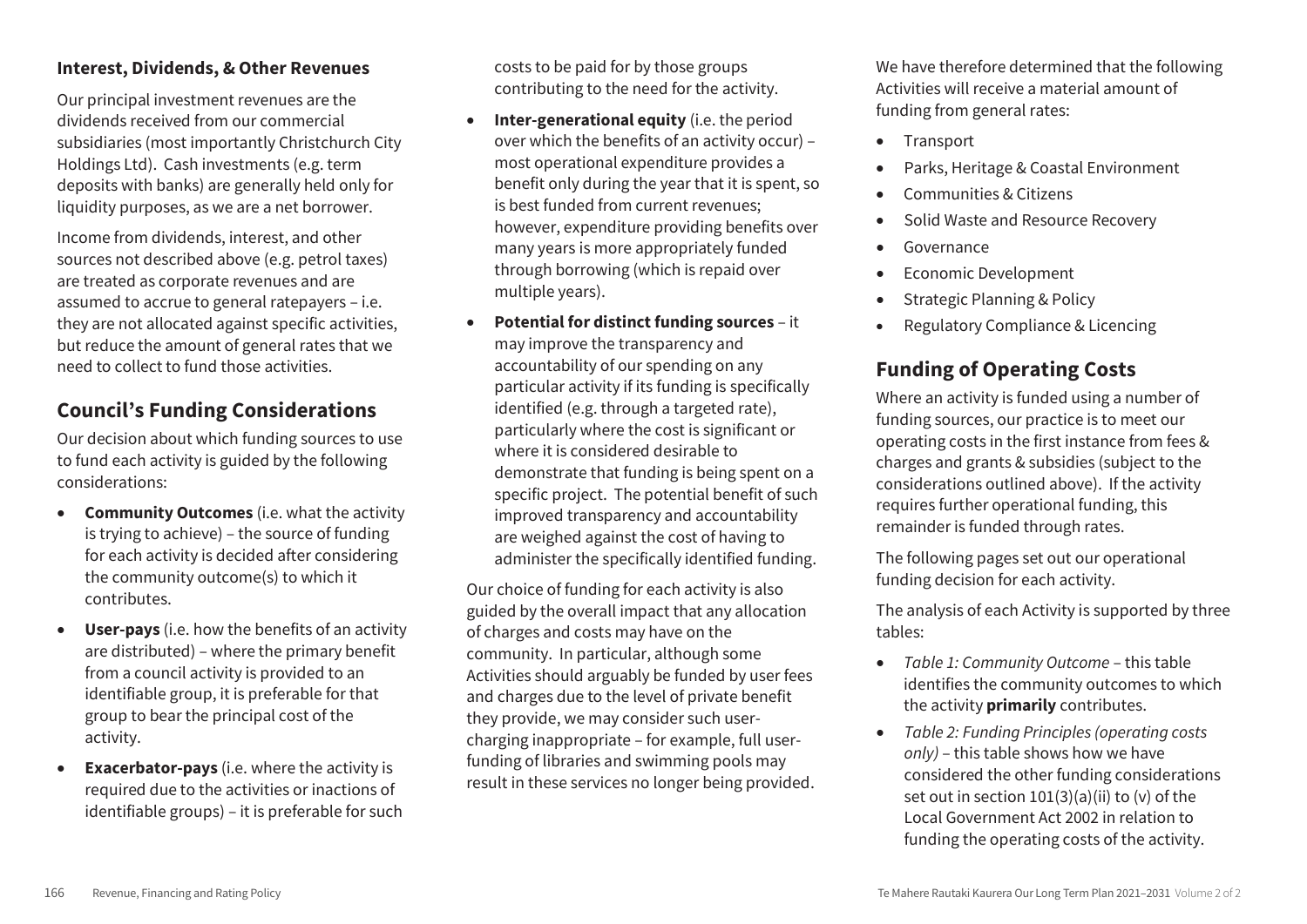This evaluation uses a simple high / medium / low scale for each of the following considerations:

- o User-pays the degree to which the Activity can be attributed to individuals or identifiable groups rather than the community as a whole – refer to section  $101(3)(a)(ii)$ ;
- o Exacerbator-pays the degree to which the activity is required as a result of the action (or inaction) of individuals or identifiable groups – refer to section  $101(3)(a)(iv);$
- o Inter-generational equity the degree to which benefits can be attributed to future periods; – refer to section 101(3)(a)(iii) and
- o Separate funding the degree to which the costs and benefits justify separate funding for the activity – refer to section  $101(3)(a)(v)$ .
- *Table 3: Funding Decision* this table shows our broad funding target for the activity (i.e. how much is paid for by individuals / groups, and how much by the community as a whole), and the associated funding mechanism used (i.e. general rates, targeted rates, user charges, etc.). As the precise balance between individual / group and community funding may vary in practice (particularly for volumetric fees and charges), the funding target is expressed in broad terms rather than specific percentages:
	- $\circ$  Low = this source provides 0%-25% of the funding for this activity;
	- $\circ$  Medium = this source provides 25%-75% of the funding for this activity; and
	- $\circ$  High = this source provides 75%-100% of the funding for this activity.

The specific revenue and cost projections for the LTP planning period are shown in the individual Funding Impact Statements in the Activities and Services section of the LTP.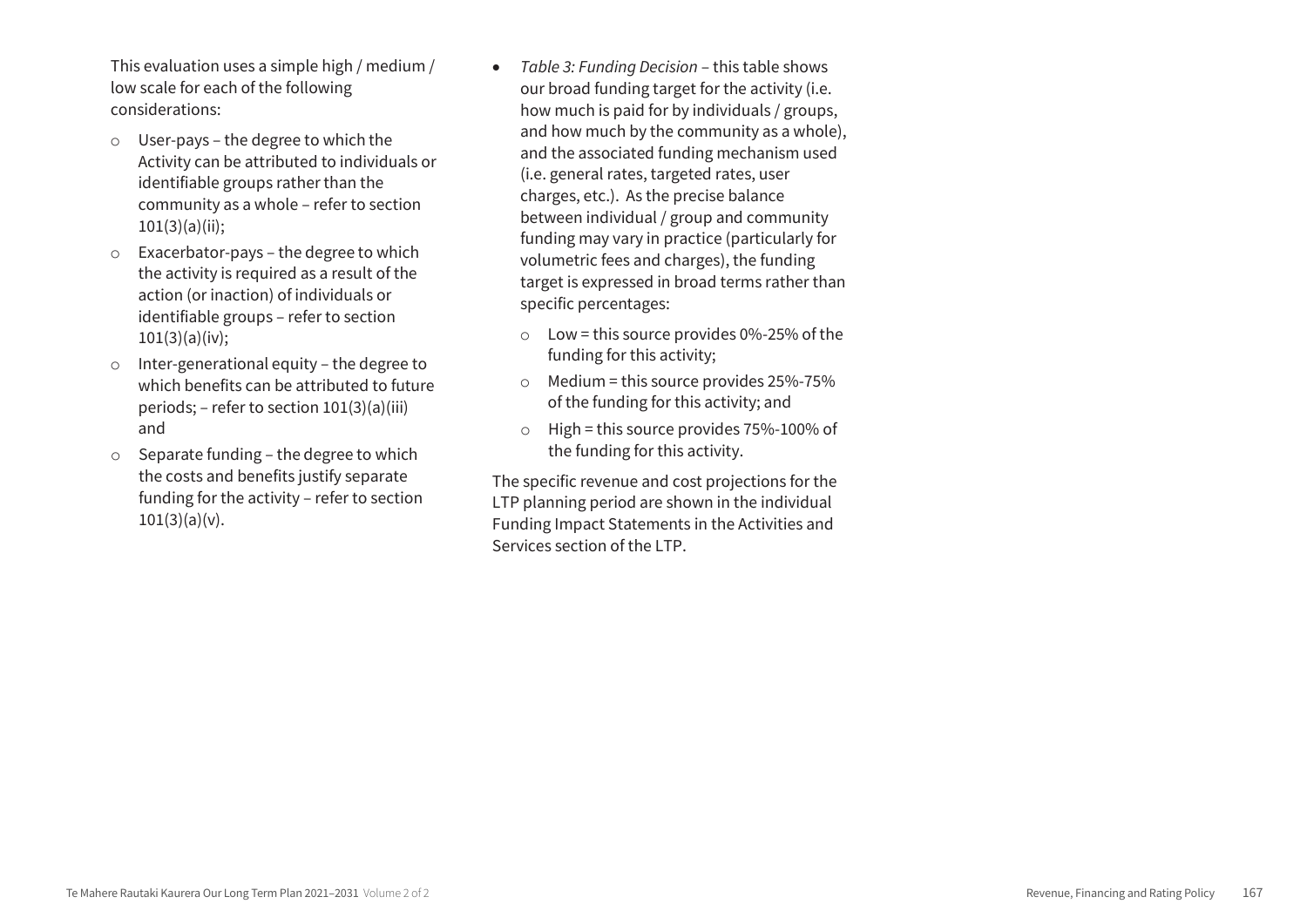## **Water Supply**

Local authorities have an obligation under the Health Act 1956 (including Part 2A regarding Drinking Water), and the Local Government Act 2002 to provide a drinking water supply to the urban areas of the District, to maintain its capacity, to protect it from contamination, and to ensure that it complies with the appropriate Drinking Water Standards.

Local Authorities also ensure an adequate supply of water for commercial use and for fire-fighting and ensure that it is managed in a way that supports the environmental, social and economic wellbeing of current and future generations.

This includes maintaining the network, including wells, pump stations, treatment facilities, reservoirs, and underground reticulation pipes and meters. We supply water through approximately 160,000 residential and business connections, through seven urban water supply schemes and six rural water supply schemes. This equates to 50-55 billion litres of water in a typical year, which is the equivalent of around 22,000 full Olympic size swimming pools.

The benefit of this Activity is considered to accrue primarily to those properties located in our geographic network area – that is all of those properties that can physically connect to the network. It is therefore considered appropriate to fund the bulk of this Activity from the Water Supply Targeted Rate applied to all properties located within this serviced area.

However, as the level of supply provided to some properties may differ from the standard supply provided to most there are also targeted rates for:

- Restricted Rural Supply
- Fire connection
- Excess water consumption

#### *Table 1: Community Outcomes*

| Activity            | Primary Outcome(s)           |
|---------------------|------------------------------|
| <b>Water Supply</b> | Safe and healthy communities |
|                     | High quality drinking water  |

#### *Table 2: Funding Principles (operating costs only)*

| User-Pays | Exacerbator-<br>Pavs | Inter-Generational<br>Equity | Separate Funding? |
|-----------|----------------------|------------------------------|-------------------|
| High      | Low                  | Low                          | High              |

| <b>Funding Target</b>            |     | <b>Funding mechanism</b>                       |                           |
|----------------------------------|-----|------------------------------------------------|---------------------------|
| Individual<br>Community<br>Group |     | Individual / Group                             | Community                 |
| High                             | Low | • Targeted Rate (High)<br>Fees & Charges (Low) | Grants and Other<br>(Low) |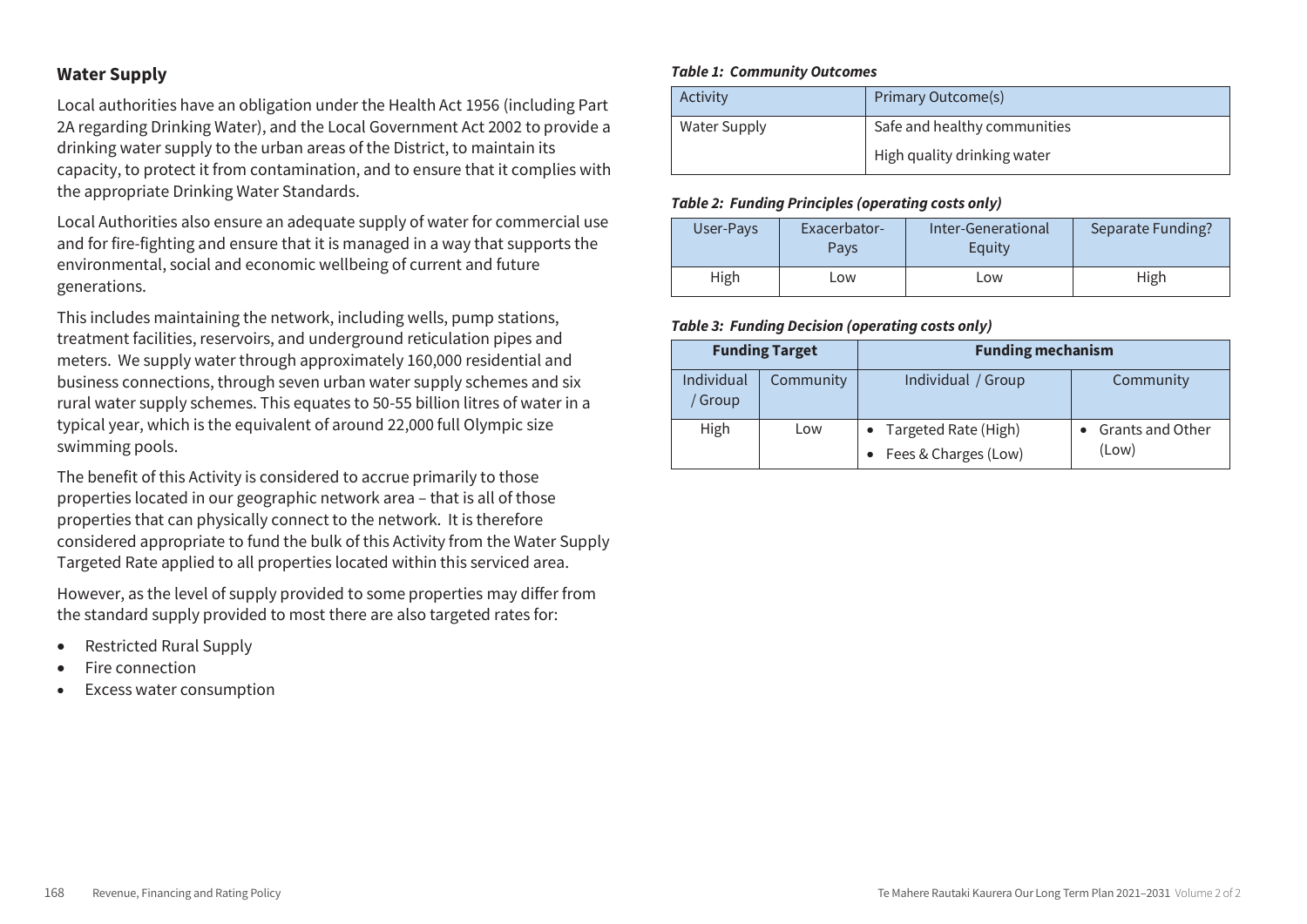#### **Wastewater**

We build, own, operate and maintain wastewater networks and wastewater treatment plants to protect public health and the environment. The service is focussed on providing a reliable, safe and resilient system for conveying wastewater away from properties, for treatment and disposal.

Wastewater, also known as sewage, refers to the used water collected in internal drains from homes and businesses, and includes trade waste from industrial and commercial operations. Wastewater does not include stormwater drainage, which is collected, treated and re-introduced into the environment via a separate system.

Providing a wastewater collection, treatment and disposal service is core business for us, required by the Local Government Act 2002 and the Health Act 1956.

We implement these services for the community in a number of ways, this includes planning, day to day operations, planned and reactive maintenance, repair or renewal of damaged infrastructure, building new infrastructure and implementing improvements to the system.

Key deliverables are to:

- Collect, convey and treat wastewater in a safe, efficient and reliable manner;
- Discharge treated wastewater to the environment in compliance with resource consents;
- Reuse and/or dispose of wastewater treatment by-products, including biogas and bio-solids;
- Provide laboratory services to monitor treatment processes and treated wastewater quality; and
- Plan, regulate, build, maintain, manage and renew wastewater systems.

We collect wastewater from approximately 160,000 customers in Christchurch, Lyttelton, Diamond Harbour, Governors Bay, Akaroa, Duvauchelle, Tikao Bay

and Wainui. We treat this wastewater at eight treatment plants and dispose the treated wastewater into the sea and to land irrigation schemes.

Although all residents benefit from the presence of a safe and reliable sewer network, the primary benefit accrues to those properties which are located within our geographic network area – that is all those properties that can physically connect to the network.

It is therefore considered appropriate to fund the bulk of this Activity from a Targeted Rate applied to all properties located within this serviced area.

#### *Table 1: Community Outcomes*

| Activity   | Primary Outcome(s)           |
|------------|------------------------------|
| Wastewater | Safe and healthy communities |
|            | Healthy water bodies         |

#### *Table 2: Funding Principles (operating costs only)*

| User-Pays | Exacerbator-<br>Pavs | Inter-Generational<br>Equity | Separate Funding? |
|-----------|----------------------|------------------------------|-------------------|
| High      | LOW.                 | Low                          | High              |

| <b>Funding Target</b>      |           | <b>Funding mechanism</b>                         |                         |
|----------------------------|-----------|--------------------------------------------------|-------------------------|
| Individual<br><b>Group</b> | Community | Individual / Group                               | Community               |
| High<br>Low                |           | • Targeted Rate (High)<br>• Fees & Charges (Low) | Grants & Other<br>(Low) |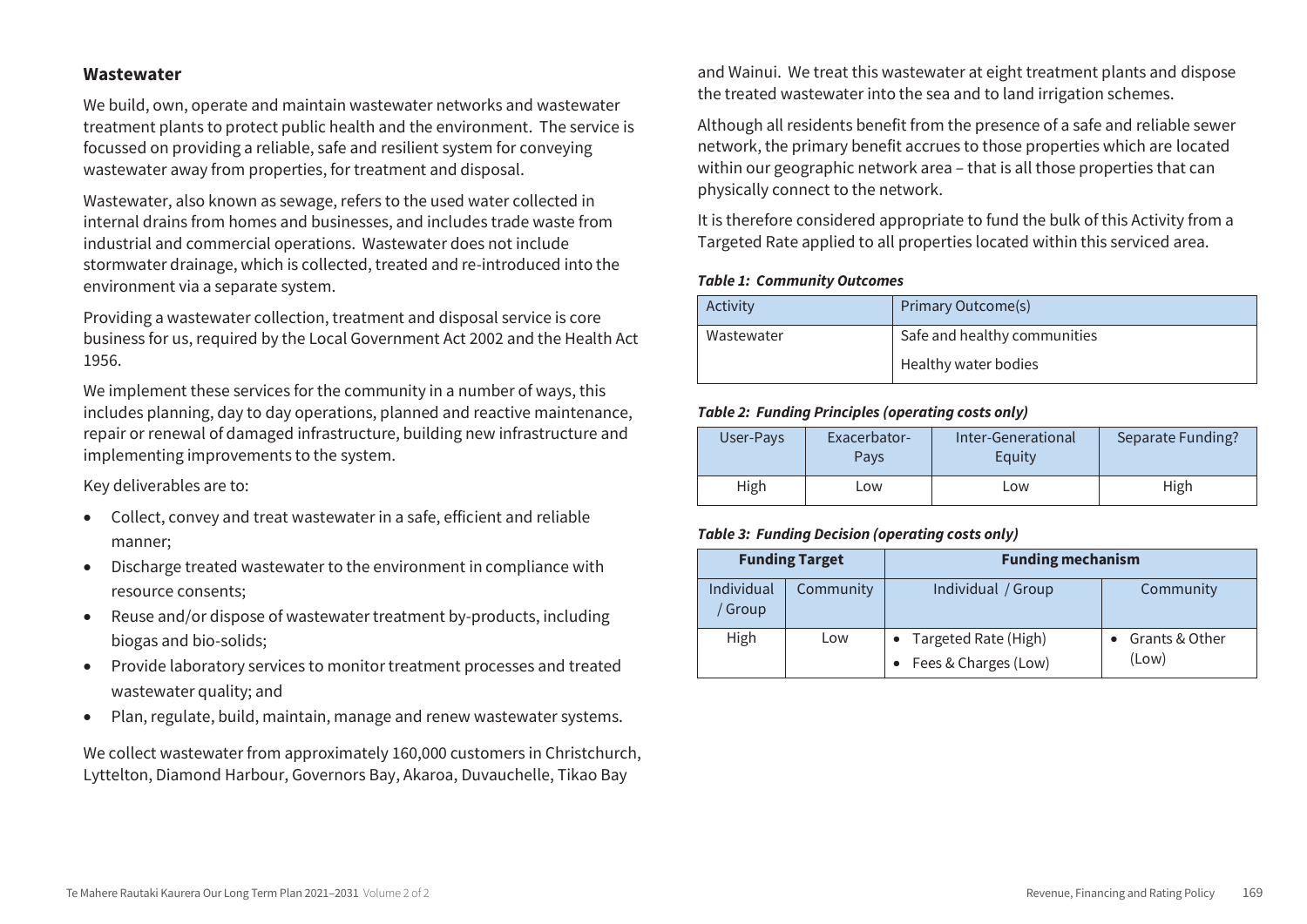## **Stormwater Drainage**

This Activity collects and conveys stormwater during rainfall events, and is intrinsically linked to and interdependent with our Flood Protection & Control Works Activity to protect the community from the harmful effects of flooding.

The key physical assets used to deliver this activity are:

- The underground conveyance networks (including pipes, manholes, sumps, inlets and outlets);
- Open channels and overland flow path (including natural waterways such as rivers, streams and creeks, constructed drainage channels, in-channel structures, lining and retaining walls); and
- Treatment devices that are not within the Flood Protection and Control Works Activity (for example, where there is no flood protection component such as silt traps, gross debris traps or proprietary treatments devices such as cartridge filters) and flow level control devices.

We use a multi-value approach to stormwater, where the drainage value of the network is considered alongside other values such as ecology, culture, recreation, heritage and landscape. Together these are known as the 'six values' that we utilise in stormwater drainage and waterway management.

In delivering this service we provide a balanced mix of maintenance and renewals to preserve the levels of service and improve stormwater discharge quality to mitigate the human effect on water body health.

The benefit of this Activity is considered to accrue mostly to those properties located within the Council's drainage and stormwater infrastructure networks. It is therefore considered appropriate to fund this Activity and the Flood Protections & Control Works Activity together using a targeted rate.

#### *Table 1: Community Outcomes*

| Activity            | Primary Outcome(s)                                                |
|---------------------|-------------------------------------------------------------------|
| Stormwater Drainage | Healthy water bodies                                              |
|                     | Modern and robust city infrastructure and<br>community facilities |
|                     | Safe and healthy communities                                      |

#### *Table 2: Funding Principles (operating costs only)*

| User-Pays | Exacerbator-<br>Pavs | Inter-Generational<br>Equity | Separate Funding? |
|-----------|----------------------|------------------------------|-------------------|
| High      | ∟ow                  | Low                          | High              |

| <b>Funding Target</b> |           | <b>Funding mechanism</b>                             |           |
|-----------------------|-----------|------------------------------------------------------|-----------|
| Individual /<br>Group | Community | Individual / Group                                   | Community |
| High                  | Low       | • Targeted Rate<br>(High)<br>Fees & Charges<br>(Low) | n/a       |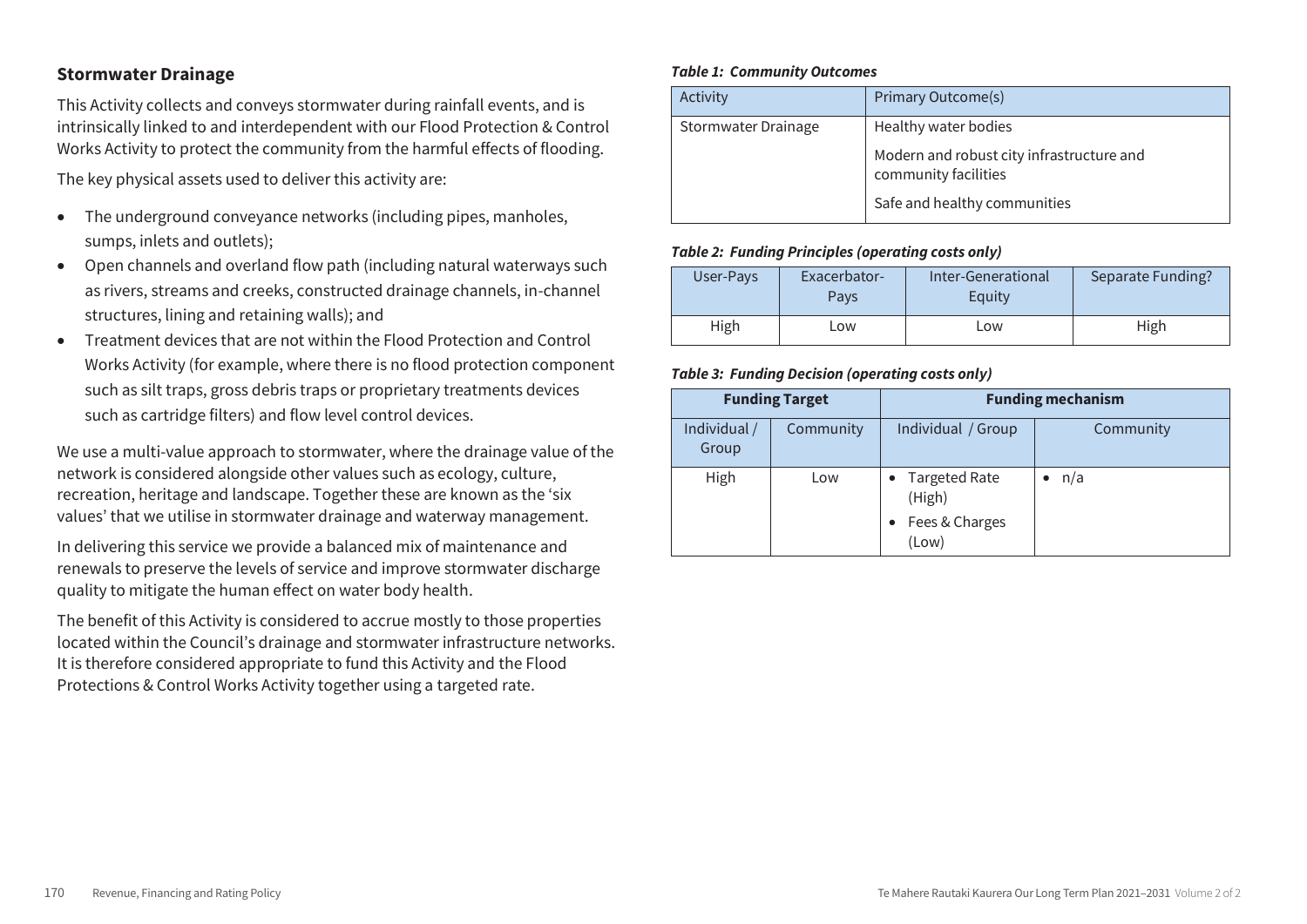# **Flood Protection & Control Works**

This Activity delivers floodplain management and stormwater management plan objectives to reduce the harm from flooding to the community and to improve the quality of surface water. It is intrinsically linked to and interdependent with our Stormwater Drainage Activity.

The activity includes construction of new flood protection infrastructure and management of existing infrastructure including:

- pump stations and water flow control devices and structures such as valve stations;
- stop-banks, tide gates and basins;
- water quality treatment devices such as basins, wetlands, tree pits and raingardens; and
- hydrometric monitoring devices, measuring rainfall along with surface water, sea and groundwater levels.

Basins and wetlands serve a dual purpose of providing stormwater detention for reducing flood risk as well as providing water quality treatment.

The benefit of this Activity is considered to accrue to properties located within the Council's drainage and stormwater infrastructure networks. It is therefore considered appropriate to fund this Activity and the Stormwater Drainage Activity together using a targeted rate.

#### *Table 1: Community Outcomes*

| Activity                                          | <b>Primary Outcome(s)</b>                 |
|---------------------------------------------------|-------------------------------------------|
| Flood Protection & Control   Healthy water bodies | Modern and robust city infrastructure and |
| Works                                             | community facilities                      |

#### *Table 2: Funding Principles (operating costs only)*

| User-Pays | Exacerbator-<br>Pavs | Inter-Generational<br>Equity | Separate Funding? |
|-----------|----------------------|------------------------------|-------------------|
| High      | Low                  | Low                          | High              |

| <b>Funding Target</b> |           | <b>Funding mechanism</b>  |           |
|-----------------------|-----------|---------------------------|-----------|
| Individual /<br>Group | Community | Individual / Group        | Community |
| High                  | Low       | • Targeted Rate<br>(High) | n/a       |
|                       |           | Fees & Charges<br>(Low)   |           |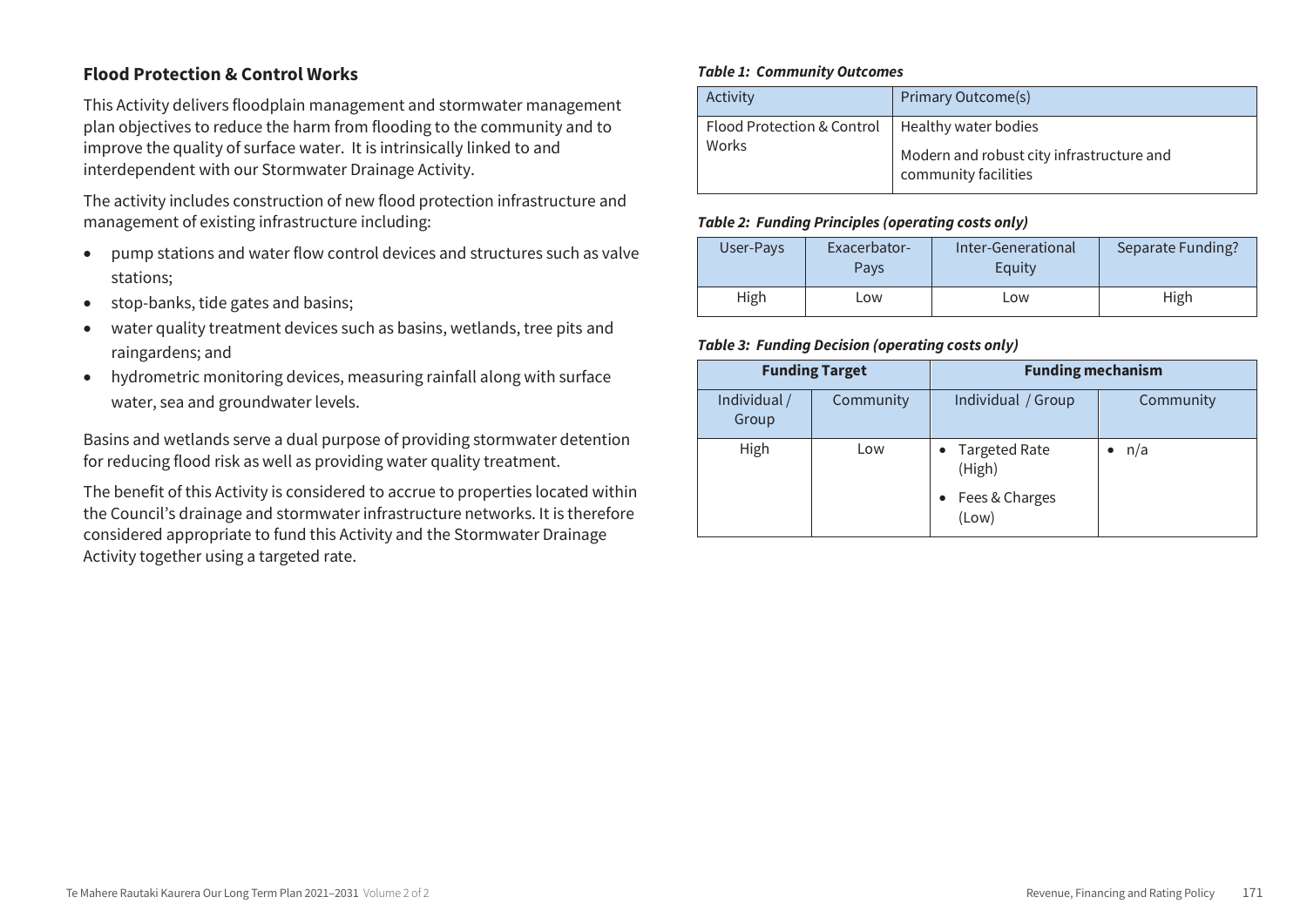# **Transport**

Local government is responsible for planning for, providing, and maintaining safe road networks, including pedestrian linkages and attractive functional streetscapes. We maintain the assets that provide the District's local roading network, comprising the carriageways, footpaths, bridges, retaining walls, rail crossings, and associated drainage.

National highways linking the Christchurch District with the rest of the country are managed by central government through NZTA and work between the national and local roading networks is co-ordinated as much as possible.

The streets we manage provide a safe and efficient network that connect communities and facilitate the movement of people and goods around the District and to the adjoining region. Key deliverables include:

- Network planning
- Asset maintenance
- Renewal of life-expired infrastructure
- Improvements to the network

This Activity also relates to how the roading network and associated infrastructure is used and controlled, so that people have safe, easy, and reliable access to homes, shops, businesses, and leisure activities, from a variety of mode choices. This includes:

- Control over how the road corridor can be used by other parties (such as service authorities and developers);
- Planning, building, and maintaining the infrastructure required to support the operation of the bus network;
- Planning, building, operating, and maintaining the major cycleways network;
- Operating and maintaining traffic lights, traffic cameras, and traveller information portals;
- Operating and maintaining Christchurch's public parking facilities; and
- Planning and providing transport education initiatives.

The benefit of this Activity is considered to accrue primarily to road users. However, it is not considered practicable or desirable to fund this Activity separately, because the roading network is considered to be qualitatively different to the water and sewer networks which are funded through targeted rates. In particular:

- The roading network also delivers benefits to non-users, to a far greater extent than water or sewer networks, reducing the desirability of a "user-pays" funding approach.
- The extent of "use" is more difficult to determine than for water and sewer (for which benefit is more clearly binary between those that can connect and those that cannot).

This Activity is therefore primarily funded by the community as a whole, mostly through general rates. NZTA subsidies are treated as "Communitysourced" in table 3 below, as they are paid by central government rather than individuals or groups within the District.

The Active Travel Targeted Rate contributes to this Activity's spending on cycleways and pedestrian networks. This is classified as "Community funding" in Table 3, as the Active Travel Targeted Rate is applied universally to all rating units in the district. The use of the targeted rate here enhances the transparency of our spending on these activities and is intended to ensure that a certain minimum level of operational spending will be incurred on these activities.

While not specified in Table 3, we consider that greater use of fees & charges is appropriate where our control function provides permission to specific users for certain actions (such as use of the road corridor or marine activities).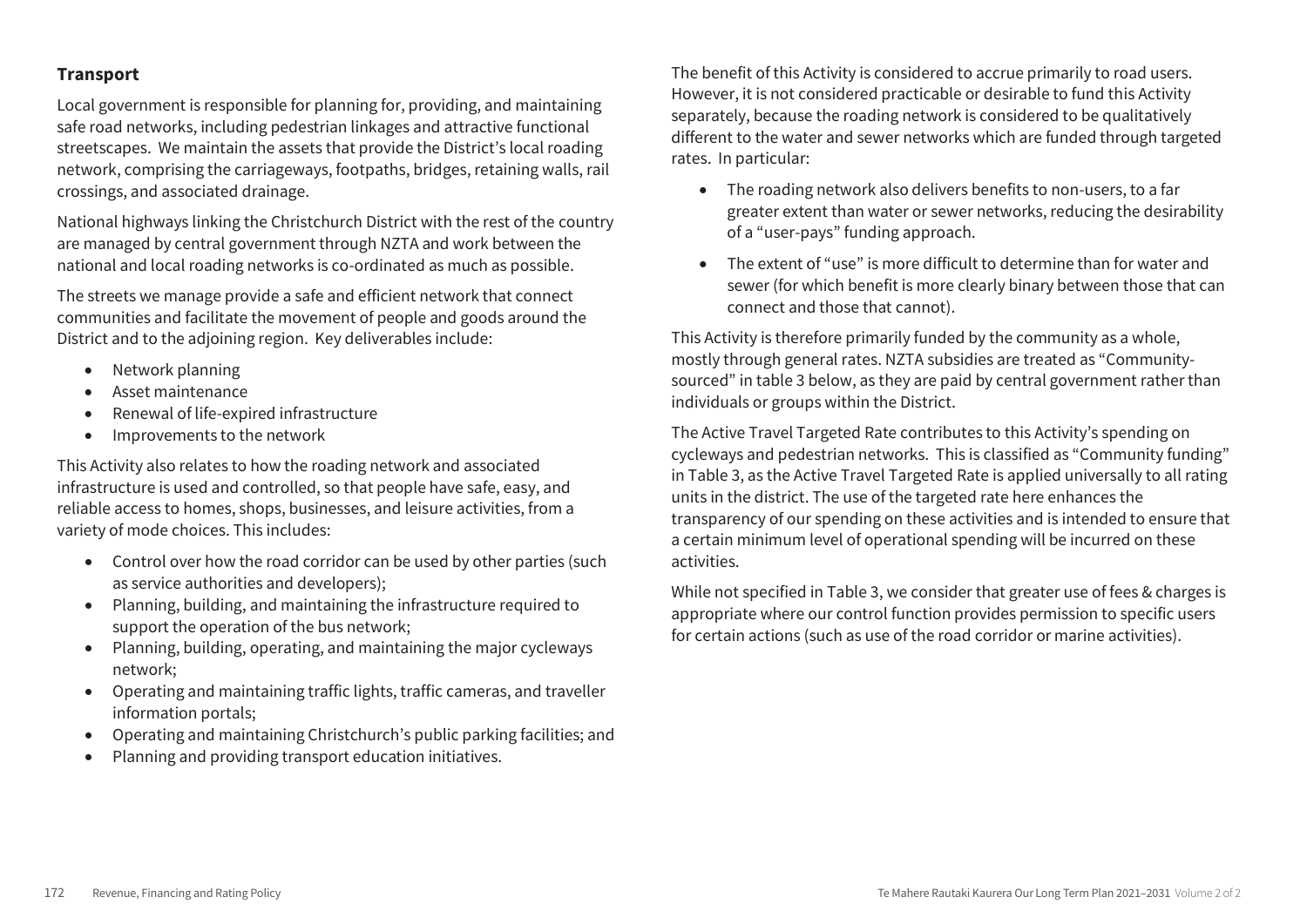## *Table 1: Community Outcomes*

| Activity  | Primary Outcome(s)                                                            |
|-----------|-------------------------------------------------------------------------------|
| Transport | A well-connected and accessible City promoting<br>active and public transport |
|           | Modern and robust city infrastructure and facilities<br>network               |
|           | Safe and healthy communities                                                  |

# *Table 2: Funding Principles (operating costs only)*

| Activity                     | User-<br>Pays | Exacerbator-<br>Pays | Inter-<br>Generational<br>Equity | Separate<br>Funding? |
|------------------------------|---------------|----------------------|----------------------------------|----------------------|
| <b>Transport Access</b>      | Medium        | Low                  | Low                              | Medium               |
| <b>Transport Environment</b> | Low           | Low                  | Low                              | Low                  |
| <b>Transport Safety</b>      |               | Low                  | Low                              | Medium               |

| <b>Activity</b>          |                       | <b>Funding Target</b> | <b>Funding mechanism</b>                   |                                                                                                                            |  |
|--------------------------|-----------------------|-----------------------|--------------------------------------------|----------------------------------------------------------------------------------------------------------------------------|--|
|                          | Individual<br>/ Group | Community             | Individual /<br>Group                      | Community                                                                                                                  |  |
| Transport<br>Access      | Low                   | High                  | Fees &<br>$\bullet$<br>Charges<br>(Low)    | <b>General Rates</b><br>$\bullet$<br>(Medium / High)<br>Grants & Other<br>(Low)                                            |  |
| Transport<br>Environment | Low                   | High                  | Fees &<br>$\bullet$<br>Charges<br>(Low)    | <b>General Rates</b><br>$\bullet$<br>(Medium)<br>Targeted Rate on<br>whole District<br>(Medium)<br>Grants & Other<br>(Low) |  |
| Transport<br>Safety      | Low                   | High                  | Fees &<br>$\bullet$<br>Charges<br>(Medium) | <b>General Rates</b><br>(Medium)                                                                                           |  |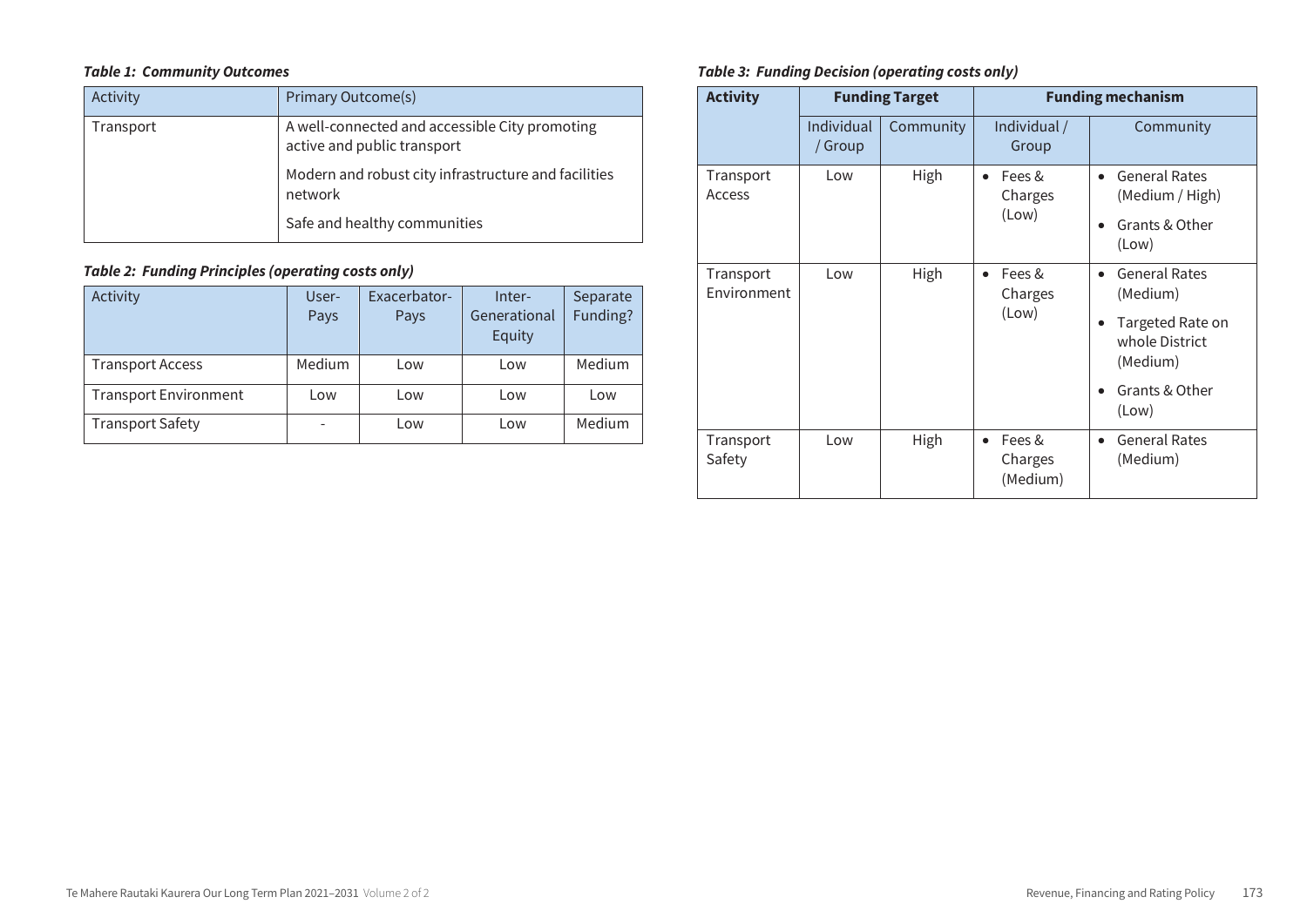# **Parks, Heritage & Coastal Environment**

Christchurch residents have a strong affinity with their parks, reserves, and open spaces. We wish to support this affinity, and maintain the notion of Christchurch as the "garden city".

This Activity involves the management of:

- **Parks** We manage over 1200 parks and reserves, covering more than 9,384 hectares in Christchurch city and Banks Peninsula. Neighbourhood parks provide space and facilities for local communities. Garden & heritage parks provide botanical diversity and contribute to plant conservation and research. Sports parks provide both local spaces for neighbourhood community amenity as well as providing the necessary spaces to support organised and casual sport and recreational pursuits. Large Sports parks like Ngā Puna Wai provide high quality sports facilities to support community, regional and national sporting pursuits. Regional parks protect the region's natural landscape and biodiversity values, while accommodating extensive outdoor recreation. Significant parks such as Hagley Park, the Botanic Gardens, and Mona Vale also contribute to the economic well-being of the district by attracting visitors.
- **Cemeteries** We administer burials and plot purchases as well as maintaining current and closed cemeteries.
- **Heritage protection** We aim to preserve the district's built, natural and cultural heritage for the benefit of the current and future communities.
- **Harbours & marine structures**  We provide marine structures (including wharves & jetties, slipways & ramps, seawalls, recreational rafts, boat moorings, and wharf buildings), to facilitate access to the marine environment for residents, visitors and commercial operators for recreation, sport, tourism, commercial activities, and transport.

The benefit of this Activity is considered to accrue to the community as whole. It is therefore considered appropriate to fund it primarily from a whole. It is therefore considered appropriate to fund it primarily from general rates. general rates.

#### *Table 1: Community Outcomes*

| Activity            | <b>Primary Outcome(s)</b>                                                             |
|---------------------|---------------------------------------------------------------------------------------|
| Heritage Management | Celebration of our identity through arts, culture,<br>heritage and sport              |
|                     | 21st century garden city we are proud to live in                                      |
|                     | Vibrant and thriving city centre                                                      |
| Parks and Foreshore | Safe & Healthy Communities                                                            |
|                     | Unique landscapes and indigenous biodiversity are<br>valued and stewardship exercised |
|                     | Celebration of our identity through arts, culture,<br>heritage, sport and recreation  |
|                     | 21st century garden city we are proud to live in                                      |

## *Table 2: Funding Principles (operating costs only)*

| Activity            | User- | Exacerbator- | Inter-       | Separate |
|---------------------|-------|--------------|--------------|----------|
|                     | Pays  | Pays         | Generational | Funding? |
|                     |       |              | Equity       |          |
| Heritage Management | Low   | Low          | High         | Low      |
| Parks and Foreshore | Low   | Low          | Medium       | Low      |

| <b>Activity</b>        | <b>Funding Target</b> |           | <b>Funding mechanism</b>                |                                                                   |  |
|------------------------|-----------------------|-----------|-----------------------------------------|-------------------------------------------------------------------|--|
|                        | Individual<br>/ Group | Community | Individual /<br>Group                   | Community                                                         |  |
| Heritage<br>Management | Low                   | High      | Fees &<br>$\bullet$<br>Charges<br>(Low) | • General Rates<br>(High)                                         |  |
| Parks and<br>Foreshore | Low                   | High      | Fees &<br>$\bullet$<br>Charges<br>(Low) | • General Rates<br>(High)<br>Grants & Other<br>$\bullet$<br>(Low) |  |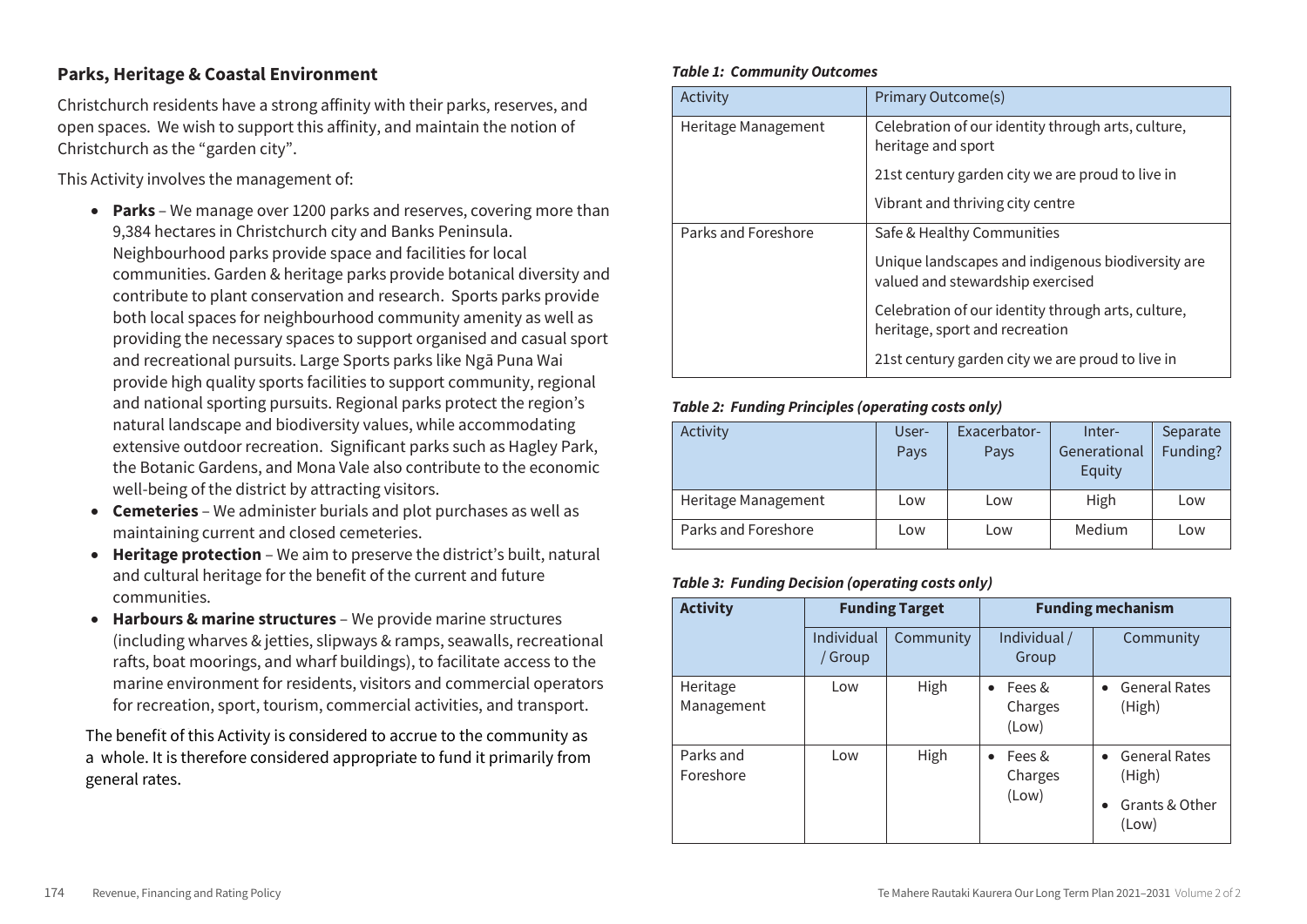# **Solid Waste and Resource Recovery**

We collect and dispose of some of the district's solid waste, and work with the community to minimise waste by encouraging both residents and businesses to recycle their waste thereby reducing the volume of waste sent to the landfill.

This Activity includes:

- **Recycling** reducing the amount of waste sent to landfill by collecting recyclable material from households and public places, advising the public of recycling options (for example, EcoDrops and register of recyclers), and by sorting and processing recyclable material.
- **Organics / composting** collection of kitchen and garden waste from households and converting this into compost for resale. We encourage home composting and worm farms.
- **Residual Waste**  not everything can be recycled, the waste remaining is collected and transported to landfill.
- **Closed landfill** monitoring the closed landfills around the District. This includes the capping and aftercare of the old Burwood landfill, where methane gas is captured, piped underground, and used to power some city buildings and parts of the Christchurch Waste Water Treatment Plant.
- **Education** educating residents to make informed decisions on the best waste practices, focusing on the best environmental and social outcomes. We work with other councils on the "love food, hate waste" campaign, with regular workshops informing communities how to minimise the food waste generated by households.

Kerbside collection of general and recycling waste is provided to most properties across the district – other properties may deposit their waste at collection points.

The benefit of this Activity is considered to accrue to the community as a whole. It is therefore considered appropriate to fund the bulk of costs from rates, supported by fees and charges for non-household and excess waste.

It is also considered desirable to make the cost of recycling and composting activity more transparent, so that ratepayers can see how much they are paying for these services. The operating cost of yellow and green wheelie bin services is therefore funded from a Targeted Rate.

#### *Table 1: Community Outcomes*

| Activity                 | <b>Primary Outcome(s)</b>                         |
|--------------------------|---------------------------------------------------|
| Solid Waste and Resource | Sustainable use of resources and minimising waste |
| Recovery                 | Safe and healthy communities                      |

#### *Table 2: Funding Principles (operating costs only)*

| User-Pays | Exacerbator-<br>Pays | Inter-Generational<br>Equity | Separate Funding? |
|-----------|----------------------|------------------------------|-------------------|
| LOW.      | High                 | Medium                       | Medium            |

|                       | <b>Funding Target</b> | <b>Funding mechanism</b>                             |                                                          |
|-----------------------|-----------------------|------------------------------------------------------|----------------------------------------------------------|
| Individual<br>' Group | Community             | Individual / Group                                   | Community                                                |
| Medium                | Medium                | • Targeted Rates<br>(Medium)<br>Fees & Charges (Low) | <b>General Rates</b><br>(Medium)<br>Grants & Other (Low) |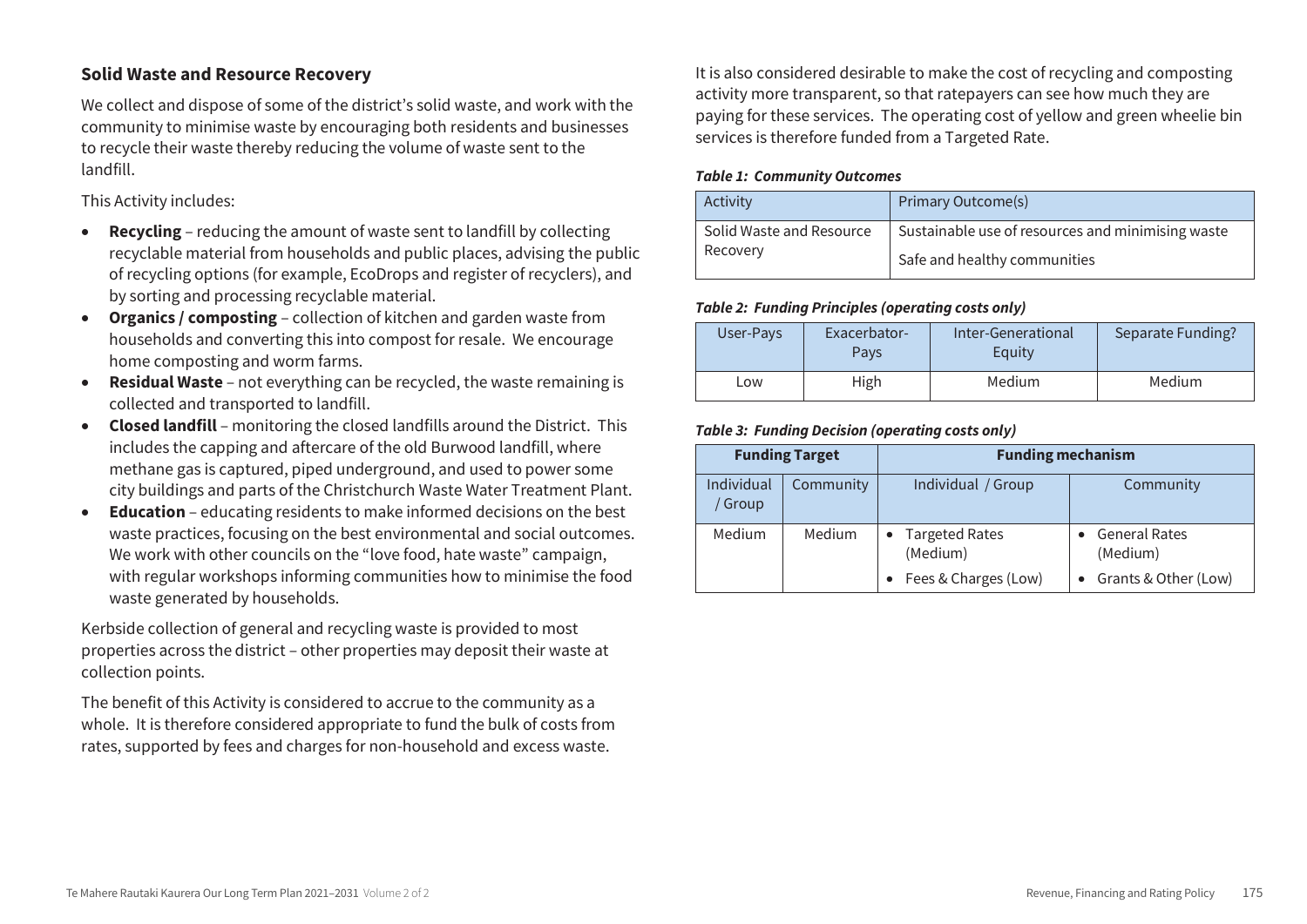## **Communities & Citizens**

Local Government is responsible for promoting the cultural and social wellbeing of communities, and for educating the public in regard to civil defence.

This supports strong communities by providing high quality library, sports & recreation, arts & cultural, community development, and emergency management services.

This Activity provides:

- opportunities for people to express themselves and be challenged by art, music, theatre, dance and other media and to understand and celebrate their many identities and heritage;
- libraries which act as a vehicle for access to knowledge, ideas and information and as a service open and available to anyone;
- encouragement to be more active more often through the provision of a range of sport and recreation facilities and programmes;
- community centres, halls and houses to encourage participation in local activities and build a sense of community; and
- information and advice to help citizens and communities, including support to community organisations to help them deliver the valuable services they provide.

#### *Table 1: Community Outcomes*

| Activity                                | Primary Outcome(s)                                                                                                |
|-----------------------------------------|-------------------------------------------------------------------------------------------------------------------|
| Canterbury & Akaroa<br>Museums          | Strong sense of community<br>Celebration of our identity through arts, culture,<br>heritage, sport and recreation |
| Christchurch Art Gallery                | Celebration of our identity through arts, culture,<br>heritage, sport and recreation<br>Strong sense of community |
| <b>Citizen and Customer</b><br>Services | Active participation in civic life                                                                                |

| Activity                                       | Primary Outcome(s)                                                                   |  |
|------------------------------------------------|--------------------------------------------------------------------------------------|--|
| Civil Defence Emergency<br>Management          | Safe and healthy communities                                                         |  |
| <b>Community Development</b><br>and Facilities | <b>Strong Sense of Community</b>                                                     |  |
|                                                | Active Participation in Civic Life                                                   |  |
|                                                | Safe & Healthy Communities                                                           |  |
|                                                | Valuing the voices of all cultures and ages (including<br>children)                  |  |
| Libraries                                      | Strong sense of community                                                            |  |
|                                                | Celebration of our identity through arts, culture,<br>heritage and sport             |  |
|                                                | An inclusive, equitable economy with broad-based<br>prosperity for all               |  |
| Recreation, Sports, Comm                       | Strong sense of community                                                            |  |
| Arts & Events                                  | Safe and healthy communities                                                         |  |
|                                                | Celebration of our identity through arts, culture,<br>heritage, sport and recreation |  |

#### *Table 2: Funding Principles (operating costs only)*

| Activity                                | User-<br>Pays | Exacerbator-<br>Pays | Inter-<br>Generational<br>Equity | Separate<br>Funding? |
|-----------------------------------------|---------------|----------------------|----------------------------------|----------------------|
| Canterbury & Akaroa<br>Museums          | Low           | Low                  | Low                              | Low                  |
| Christchurch Art Gallery                | Low           | Low                  | Medium                           | Low                  |
| <b>Citizen and Customer</b><br>Services | Low           | Low                  | Low                              | Low                  |
| Civil Defence Emergency<br>Management   | Low           | Low                  | Low                              | Low                  |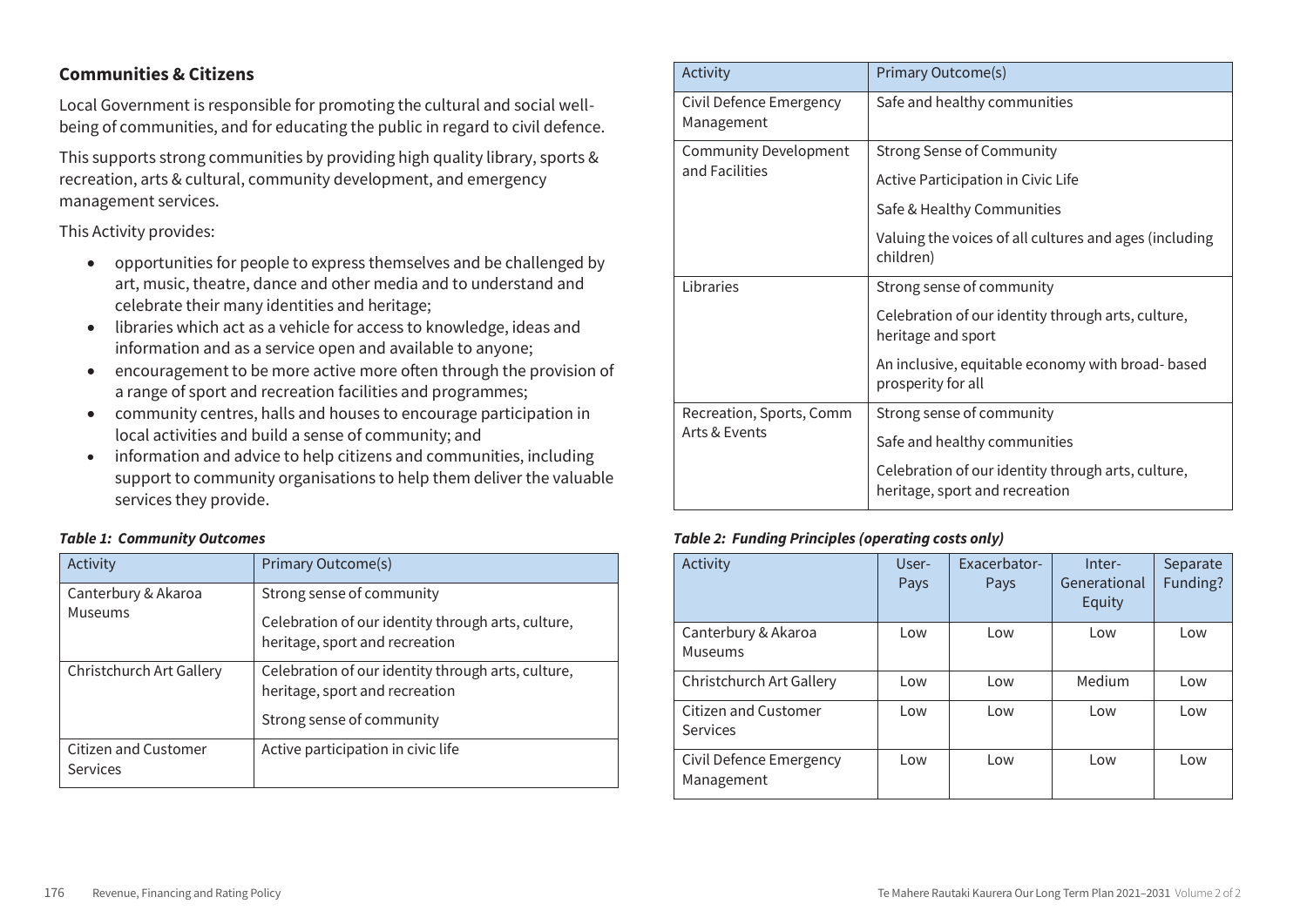| Activity                                       | User-<br>Pays | Exacerbator-<br>Pays | Inter-<br>Generational<br>Equity | Separate<br>Funding? |
|------------------------------------------------|---------------|----------------------|----------------------------------|----------------------|
| <b>Community Development</b><br>and Facilities | Low           | Low                  | Low                              | Low                  |
| Libraries                                      | Low           | Low                  | Low                              | Low                  |
| Recreation, Sports, Comm<br>Arts & Events      | Medium        | Low                  | Medium                           | Medium               |

# *Table 3: Funding Decision (operating costs only)*

| <b>Activity</b>                            | <b>Funding Target</b> |           | <b>Funding mechanism</b>                |                                             |
|--------------------------------------------|-----------------------|-----------|-----------------------------------------|---------------------------------------------|
|                                            | Individual<br>/ Group | Community | Individual /<br>Group                   | Community                                   |
| Canterbury &<br>Akaroa Museums             | Low                   | High      | Fees &<br>$\bullet$<br>Charges          | <b>General Rates</b><br>$\bullet$<br>(High) |
|                                            |                       |           | (Low)                                   | Grants & Other<br>(Low)                     |
| Christchurch Art<br>Gallery                | Low                   | High      | Fees &<br>$\bullet$<br>Charges          | <b>General Rates</b><br>(High)              |
|                                            |                       |           | (Low)                                   | Grants & Other<br>(Low)                     |
| Citizen and<br>Customer<br><b>Services</b> | Low                   | High      | Fees &<br>$\bullet$<br>Charges<br>(Low) | <b>General Rates</b><br>(High)              |
| Civil Defence<br>Emergency<br>Management   | Low                   | High      | n/a<br>$\bullet$                        | <b>General Rates</b><br>$\bullet$<br>(High) |

| <b>Activity</b>                              | <b>Funding Target</b> |           | <b>Funding mechanism</b>                                                  |                                                                        |  |
|----------------------------------------------|-----------------------|-----------|---------------------------------------------------------------------------|------------------------------------------------------------------------|--|
|                                              | Individual<br>/ Group | Community | Individual /<br>Group                                                     | Community                                                              |  |
| Community<br>Development<br>and Facilities   | Low                   | High      | Fees &<br>$\bullet$<br>Charges<br>(Low)<br>Targeted<br>Rates<br>$(Low)^*$ | <b>General Rates</b><br>$\bullet$<br>(High)<br>Grants & Other<br>(Low) |  |
| Libraries                                    | Low                   | High      | Fees &<br>$\bullet$<br>Charges<br>(Low)                                   | <b>General Rates</b><br>$\bullet$<br>(High)<br>Grants & Other<br>(Low) |  |
| Recreation,<br>Sports, Comm<br>Arts & Events | Medium                | Medium    | Fees &<br>$\bullet$<br>Charges<br>(Medium)                                | <b>General Rates</b><br>(Medium)<br>Grants & Other<br>(Low)            |  |

*\* The Akaroa Community Health Trust targeted rate is included in this Community Development and Facilities activity*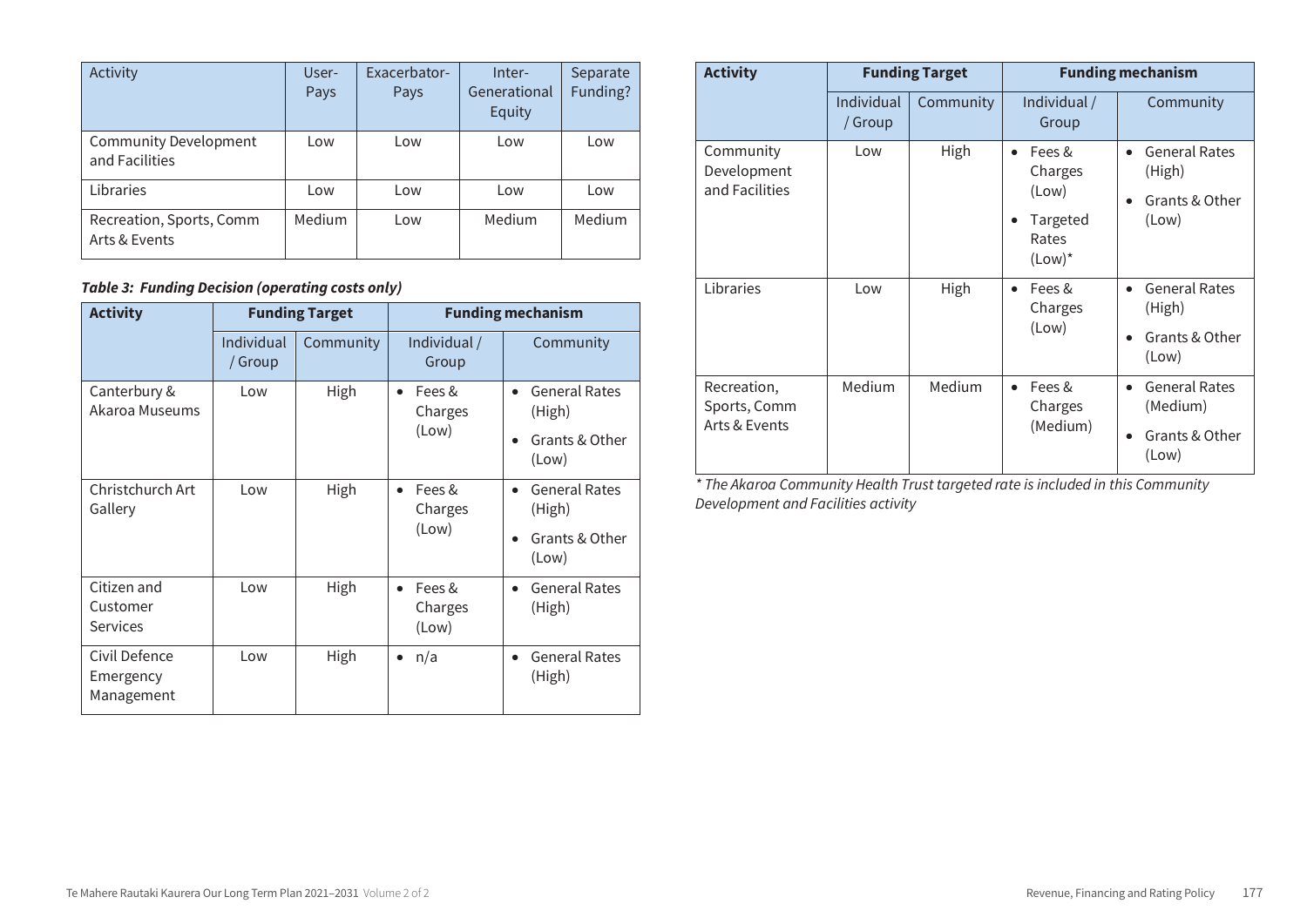# **Housing**

We wish to support vulnerable groups in the District's community by providing housing targeted towards the elderly, disabled, and those on low incomes.

This Activity involves asset management, maintenance, replacement, intensification, and a partnership programme that supports the provision of affordable accommodation to people on low incomes. We work collaboratively with central government to address housing supply and affordability issues, through the Christchurch Housing Accord agreement.

Most of the housing units are studio and one-bedroom units, with a small percentage of two, three, and four bedroom units. These Council-owned housing complexes are leased to the Otautahi Community Housing Trust, a Community Housing Provider, which then sub-lets these to those in need.

Our involvement in this Activity is intended to contribute to social well-being by ensuring that an adequate supply of safe, accessible, and affordable housing is available to those in need.

The benefit of this Activity is considered to accrue mostly to the housing tenants. It is therefore considered appropriate to fund the Activity mostly from user charges (housing rents) plus Income Related Rent Subsidies (IRRS). These are intended to be sufficient to cover operating costs without subsidy from rates or other sources.

#### *Table 1: Community Outcomes*

| Activity                 | <b>Primary Outcome(s)</b>                               |
|--------------------------|---------------------------------------------------------|
| <b>Community Housing</b> | Sufficient supply of, and access to, a range of housing |
|                          | Safe and healthy communities                            |

#### *Table 2: Funding Principles (operating costs only)*

| User-Pays | Exacerbator-<br>Pavs | Inter-Generational<br>Equity | Separate Funding? |
|-----------|----------------------|------------------------------|-------------------|
| High      | Low                  | Medium                       | High              |

|                       | <b>Funding Target</b> | <b>Funding mechanism</b> |                         |
|-----------------------|-----------------------|--------------------------|-------------------------|
| Individual /<br>Group | Community             | Individual / Group       | Community               |
| High                  | Low                   | Fees & Charges<br>(High) | Grants & Other<br>(Low) |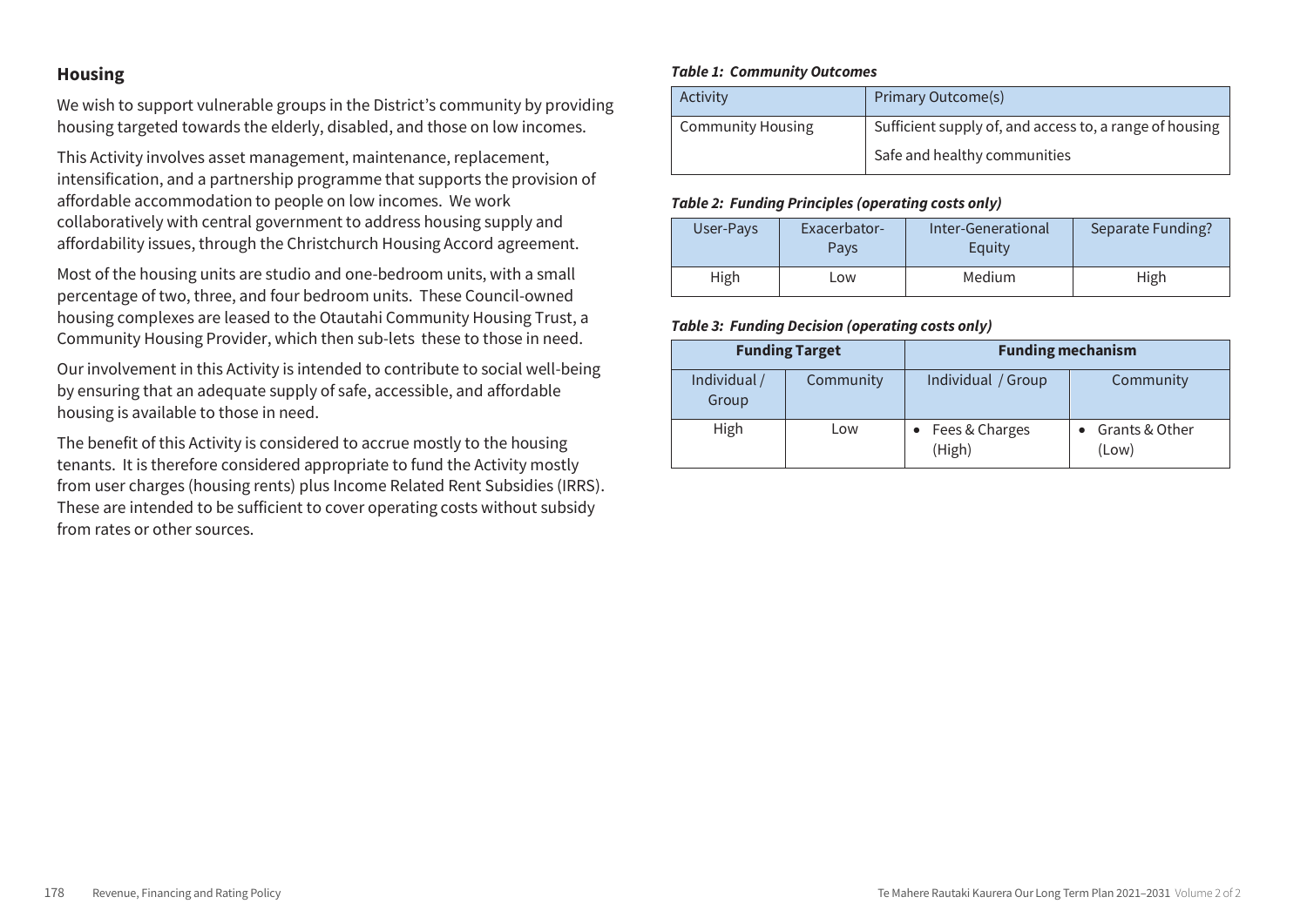# **Regulatory & Compliance**

Regulation and compliance services are needed to administer the laws that govern building and development work, the health and safety of licensed activities, and the keeping of dogs. We enforce compliance with regulations, monitor individual licences and approvals, investigate complaints and non– compliance, and assess the potential effects of various activities while still enabling builders, developers and property owners to carry on their business.

Key outputs of this Activity are:

- **EXECOMPLE 2** Compliance services relating to Resource Management Act (District Plan), Building Act, Local Government Act, Litter Act, and local Council Bylaws;
- Animal Management;
- Alcohol Licensing;
- Food Safety and Health Licensing; and
- Environmental Health, including noise management, environmental nuisance and environmental health risks e.g. asbestos and land contamination.

The benefit of this Activity is considered to be mixed:

- Building Regulation and Land & Property Information Services activities costs are mainly caused by applicants, but there is a wider community benefit in having a consented building stock.
- Regulatory Compliance & Licencing and Resource Consenting activities costs are mainly caused by applicants and holders whose activities, if unregulated, could cause nuisance to the public or pose a threat to the safety or health of the community; however, the community benefits from the control of such potential nuisances and threats.

In addition, for Regulatory Compliance & Licencing activities, it is acknowledged that full cost recovery through user charges would increase those user charges to a point where full compliance may be discouraged. On balance, for that activity, it is considered appropriate to adopt material levels of funding from both fees & charges and general rates.

#### *Table 1: Community Outcomes*

| Activity                                       | <b>Primary Outcome(s)</b>                               |
|------------------------------------------------|---------------------------------------------------------|
| <b>Building Regulation</b>                     | Great place for people, business and investment         |
| Land & Property<br><b>Information Services</b> | Sufficient supply of, and access to, a range of housing |
| Regulatory Compliance &<br>Licencing           | Safe and healthy communities                            |
| Resource Consenting                            | Vibrant and thriving city centre                        |
|                                                | Sufficient supply of, and access to, a range of housing |

#### *Table 2: Funding Principles (operating costs only)*

| Activity                                       | User-<br>Pays | Exacerbator-<br>Pays | Inter-<br>Generational<br>Equity | Separate<br>Funding? |
|------------------------------------------------|---------------|----------------------|----------------------------------|----------------------|
| <b>Building Regulation</b>                     | High          | High                 | Medium                           | Medium               |
| Land & Property Information<br><b>Services</b> | High          | High                 | Low                              | Low                  |
| Regulatory Compliance &<br>Licencing           | Medium        | Medium               | Low                              | Medium               |
| Resource Consenting                            | High          | High                 | Medium                           | High                 |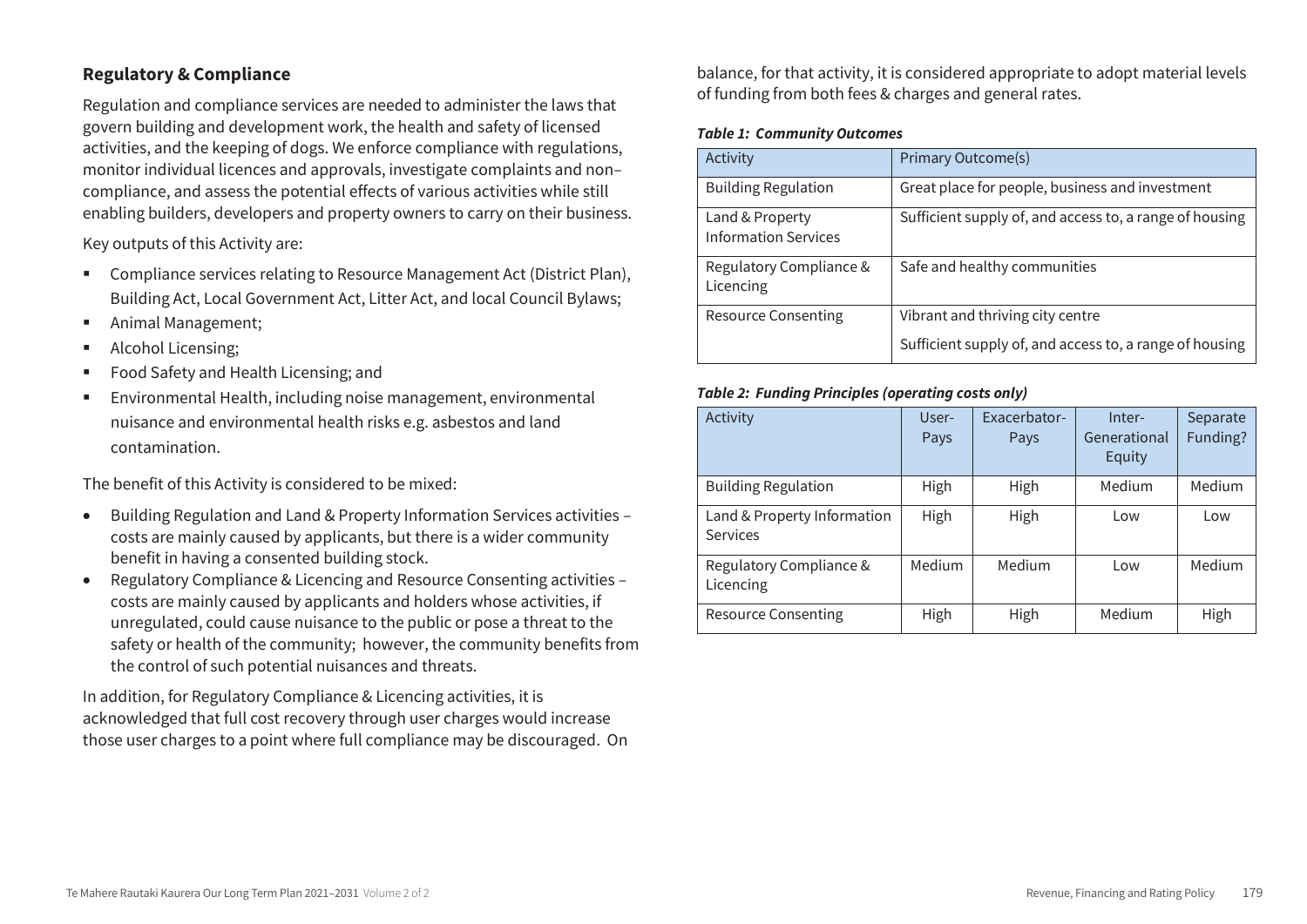| <b>Activity</b>                            | <b>Funding Target</b> |           | <b>Funding mechanism</b>                             |                                                             |  |
|--------------------------------------------|-----------------------|-----------|------------------------------------------------------|-------------------------------------------------------------|--|
|                                            | Individual<br>/ Group | Community | Individual /<br>Group                                | Community                                                   |  |
| <b>Building</b><br>Regulation              | High                  | Low       | Fees &<br>٠<br>Charges<br>(High)                     | General Rates<br>(Low)                                      |  |
| Land & Property<br>Information<br>Services | High                  | n/a       | Fees &<br>$\bullet$<br>Charges<br>(High)             | n/a<br>$\bullet$                                            |  |
| Regulatory<br>Compliance &<br>Licencing    | Medium                | Medium    | Fees &<br>$\bullet$<br>Charges<br>(Medium)           | <b>General Rates</b><br>(Medium)<br>Grants & Other<br>(Low) |  |
| Resource<br>Consenting                     | High                  | Low       | Fees &<br>$\bullet$<br>Charges<br>(Medium /<br>High) | <b>General Rates</b><br>(Low / Medium)                      |  |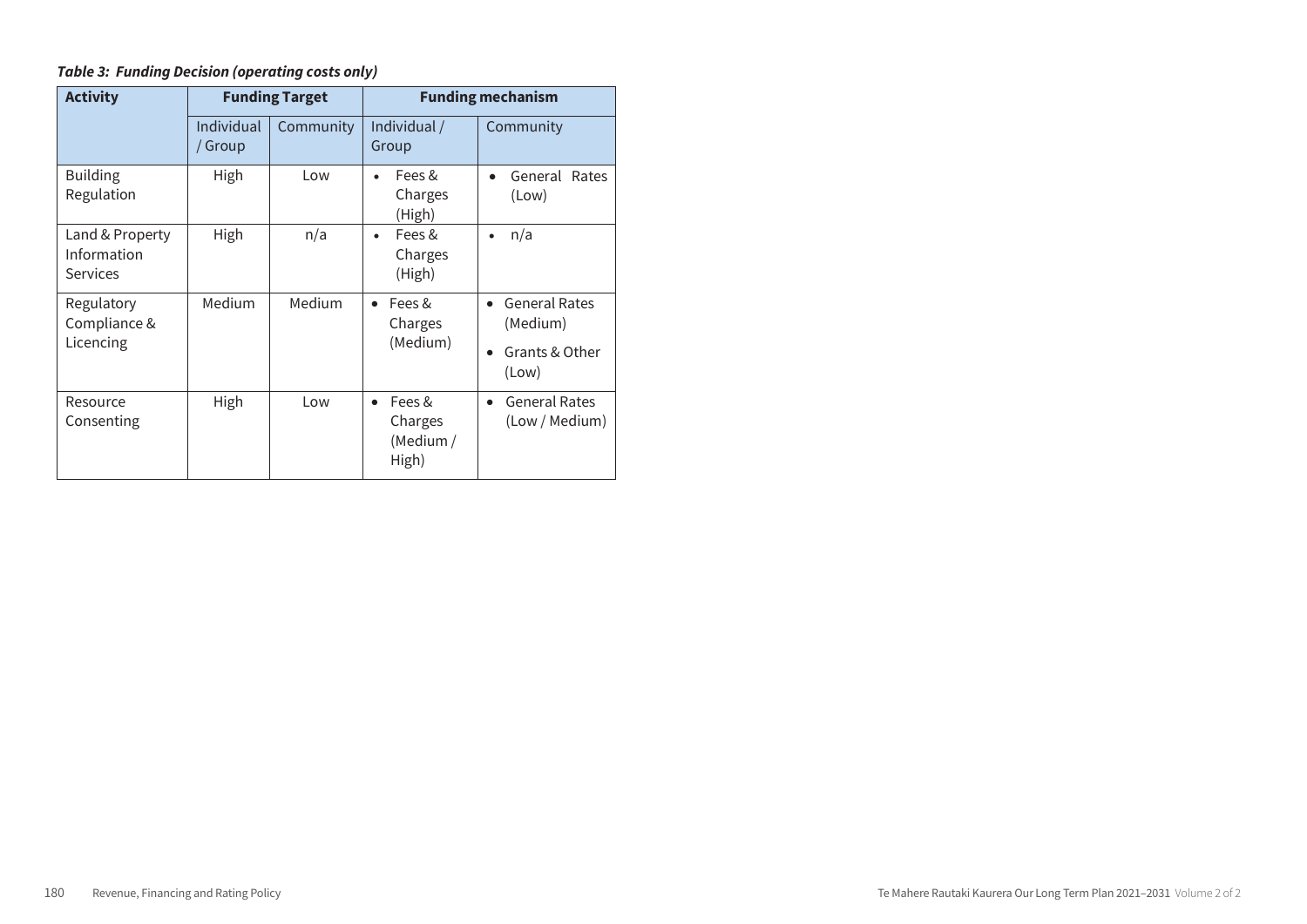# **Economic Development**

This activity is focused on delivering economic development initiatives to achieve long-term sustainable prosperity improvements for the region by:

- Creating high-value quality jobs and pathways to employment by driving growth of industry clusters, supporting new and existing businesses to be competitive, innovative and sustainable and improving alignment between skills and education and local employment opportunities.
- Attracting residents, talent, business and investors to grow the strength and resilience of the local economy.
- Attracting education, business, conference and leisure visitors to ensure local businesses have the customers they need to thrive, and the city has greater vibrancy for residents.
- Facilitating urban development projects that support local prosperity.

In addition this activity coordinates and leads city-wide international relations activity, in alignment with the 2020 International Relations Policy Framework (IRPF), and delivers scheduled and unscheduled Civic Ceremonies, National Ceremonies and Visits.

The benefit of this Activity is considered to accrue to the whole community. It is therefore considered appropriate to source funding mostly from general rates.

#### *Table 1: Community Outcomes*

| Activity              | Primary Outcome(s)                                           |  |
|-----------------------|--------------------------------------------------------------|--|
| Civic & International | Great place for people, business and investment              |  |
| <b>Relations</b>      | Active participation in civic life                           |  |
|                       | Strong sense of community<br>Vibrant & thriving central city |  |
|                       |                                                              |  |
|                       | 21st century garden city we are proud to live in             |  |
| Economic Development  | Great place for people, business and investment              |  |
|                       | A productive, adaptive and resilient economic base           |  |

#### *Table 2: Funding Principles (operating costs only)*

| Activity                                  | User-<br>Pays | Exacerbator-<br>Pays | Inter-<br>Generational<br>Equity | Separate<br>Funding? |
|-------------------------------------------|---------------|----------------------|----------------------------------|----------------------|
| Civic & International<br><b>Relations</b> |               |                      | High                             | Low                  |
| Economic Development                      | Low           | Low                  | High                             | Low                  |

| <b>Activity</b>          | <b>Funding Target</b> |           |                            | <b>Funding mechanism</b>                    |
|--------------------------|-----------------------|-----------|----------------------------|---------------------------------------------|
|                          | Individual<br>/ Group | Community | Individual /<br>Group      | Community                                   |
| Civic &<br>International | n/a                   | High      | n/a                        | <b>General Rates</b><br>$\bullet$<br>(High) |
| Relations                |                       |           |                            | Grants & Other<br>$\bullet$<br>(Low)        |
| Economic<br>Development  | Low                   | High      | Fees &<br>Charges<br>(Low) | <b>General Rates</b><br>$\bullet$<br>(High) |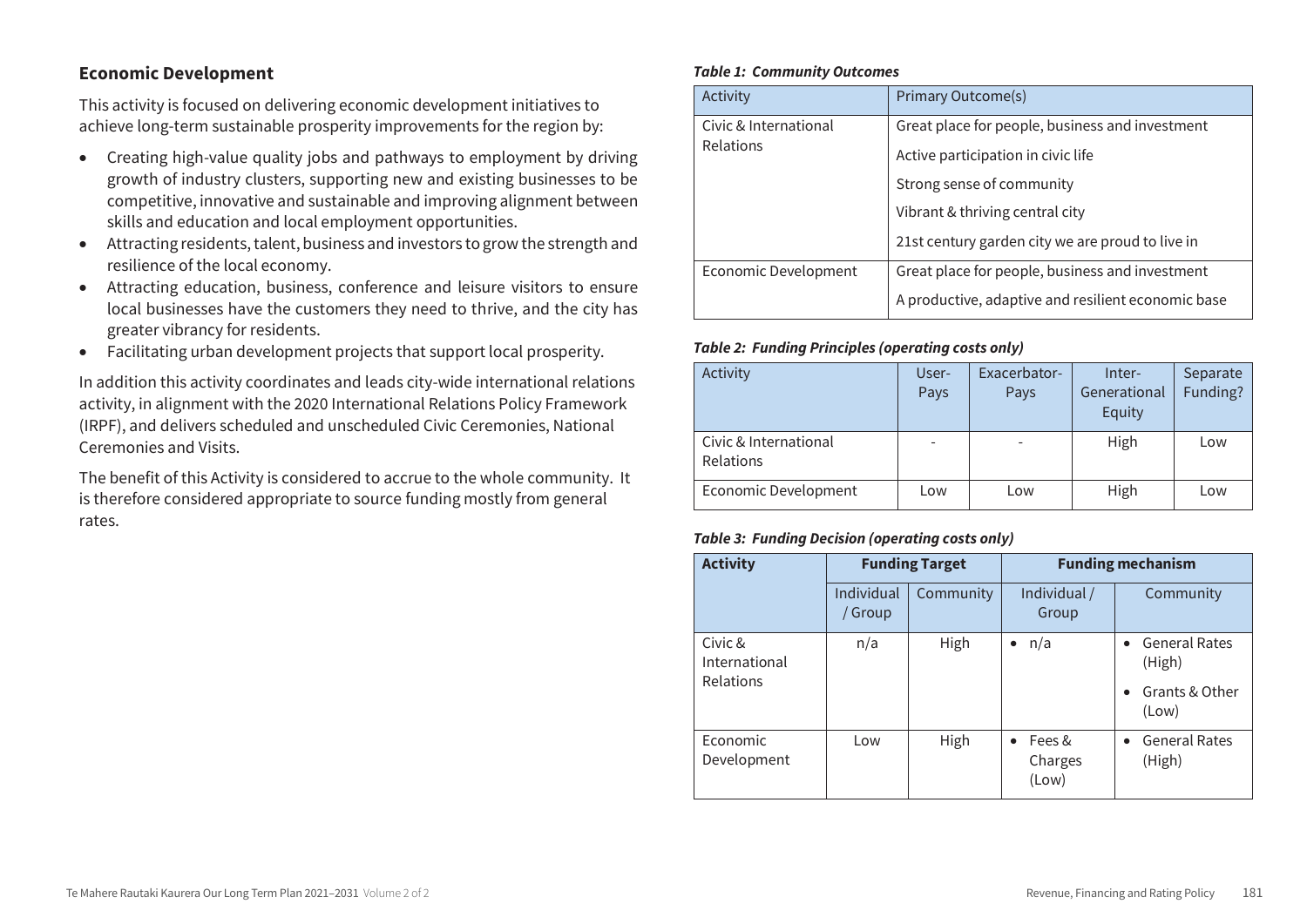# **Strategic Planning & Policy**

## *Public Information and Participation*

We are committed to being a resident-focused, outward looking organisation. To achieve this we provide our community with information that is timely, relevant and accurate through channels that our residents use.

We are making better use of new media – online, social media and targeted electronic communications to interest groups – to supplement and improve on traditional communications. We also manage media relationships and answer their queries. Our role is to promote the Council's activities including libraries, sports and recreation facilities and parks.

We also engage and consult with the public on Council projects and activities.

## *Strategic Planning, Future Development and Regeneration*

Strategic planning, future development and regeneration work is fundamental to the workings of local government and touches on almost all aspects of Council activities. It helps meet community needs for good quality local infrastructure, local services, and performance of regulatory functions. It also supports the organisation to respond to the significant reforms underway right across our sector, and to prepare for the future.

This Activity provides strategic policy, city planning and urban regeneration services for us and our communities. We support the ongoing evolution of a resilient city that is better able to adapt to future challenges and take advantage of new opportunities. Responding to climate change and building climate resilience will be one of the biggest challenges Christchurch faces and this Activity leads that programme of work.

Key areas include to:

- provide specialised policy and strategy advice, enabling us to plan effectively for the future,
- develop, maintain and monitor the Christchurch District Plan which enables us to manage land use, subdivision and development,
- lead policy and strategy for transport to ensure people and businesses can easily move around the city,
- work with the community to enable their aspirations for quality places and neighbourhoods, including heritage,
- ensure that natural resources are used efficiently and sustainably to meet the needs of today and those of future generations,
- understand natural hazard risks to be better prepared for future challenges, and
- work collaboratively with strategic partners at a Greater Christchurch, regional and national level.

#### *Table 1: Community Outcomes*

| Activity                                    | Primary Outcome(s)                                 |
|---------------------------------------------|----------------------------------------------------|
| Public Information &<br>Participation       | Active participation in civic life                 |
|                                             | Safe and healthy communities                       |
|                                             | Identity through arts, culture, heritage and sport |
|                                             | Strong sense of community                          |
|                                             | Great place for people, business and investment    |
| Strategic Planning, Future<br>Development & | Great place for people, business and investment    |
| Regeneration                                | Safe and healthy communities                       |
|                                             | Sustainable use of resources and minimising waste  |

#### *Table 2: Funding Principles (operating costs only)*

| Activity                   | User- | Exacerbator- | Inter-                 | Separate |
|----------------------------|-------|--------------|------------------------|----------|
|                            | Pays  | Pays         | Generational<br>Equity | Funding? |
|                            |       |              |                        |          |
| Public Information &       |       | Low          | Low                    |          |
| Participation              |       |              |                        |          |
| Strategic Planning, Future | Low   | Low          | Medium                 | Low      |
| Development & Regen        |       |              |                        |          |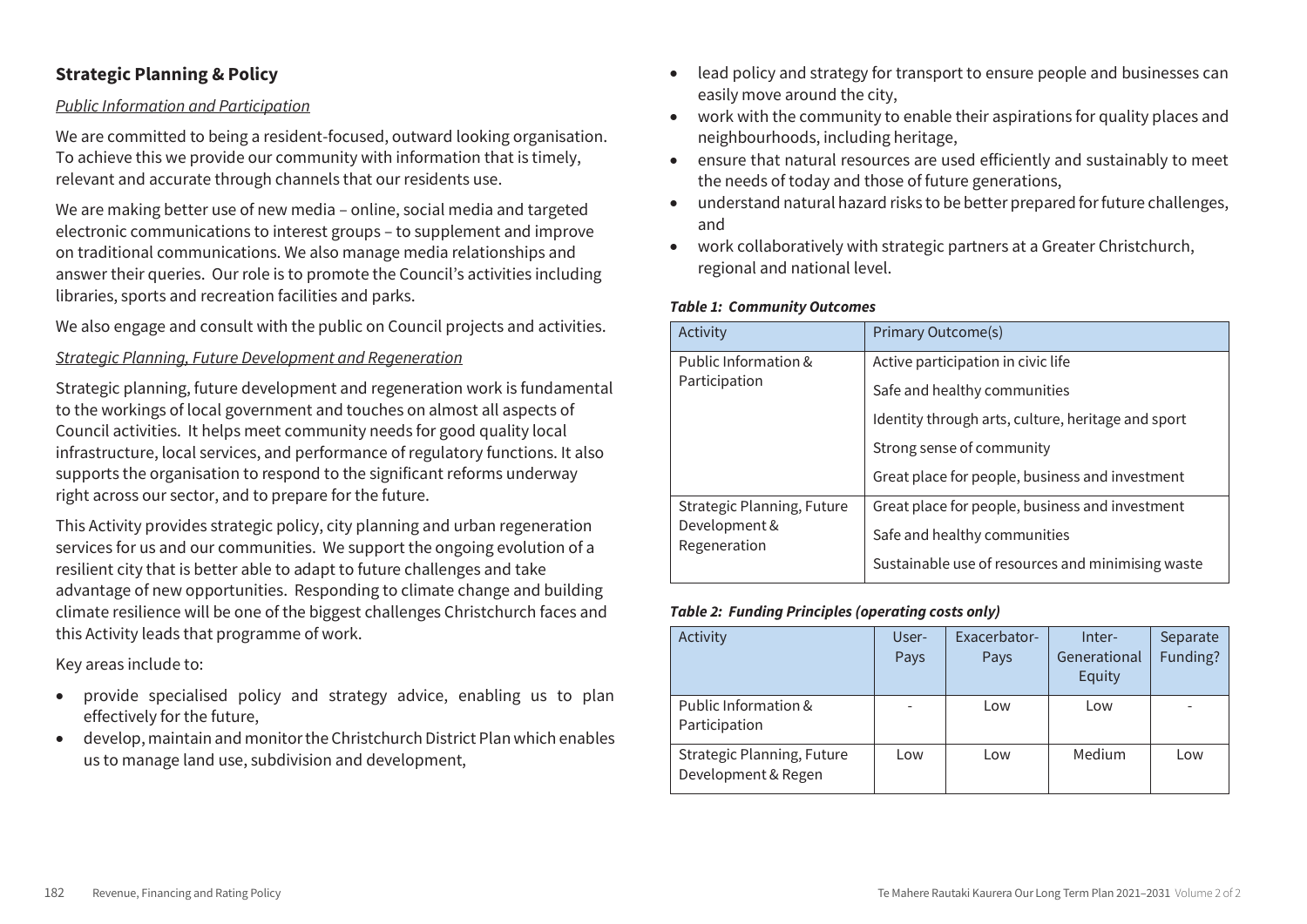## *Table 3: Funding Decision (operating costs only)*

| <b>Activity</b>                              | <b>Funding Target</b> |           | <b>Funding mechanism</b>                |                                                                                            |  |
|----------------------------------------------|-----------------------|-----------|-----------------------------------------|--------------------------------------------------------------------------------------------|--|
|                                              | Individual<br>/ Group | Community | Individual /<br>Group                   | Community                                                                                  |  |
| Public<br>Information &<br>Participation     | n/a                   | High      | $\bullet$ n/a                           | <b>General Rates</b><br>(High)                                                             |  |
| Strategic<br>Planning, Future<br>Dev & Regen | Low                   | High      | Fees &<br>$\bullet$<br>Charges<br>(Low) | • General Rates<br>(High)<br><b>Targeted Rates</b><br>$(Low)^*$<br>Grants & Other<br>(Low) |  |

\* The ten-year special heritage (Cathedral) targeted rate is included in this activity.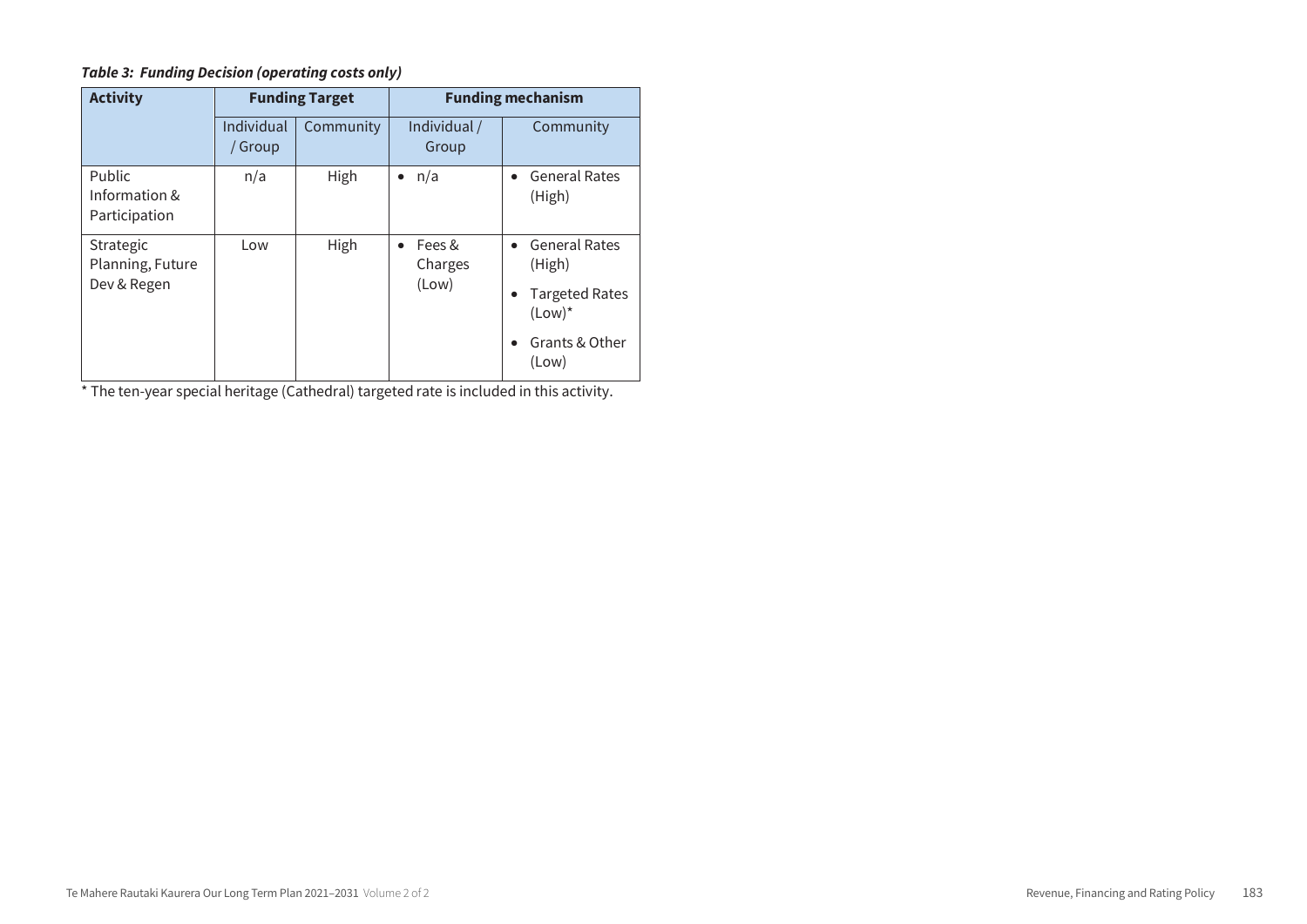## **Governance**

Christchurch City Council is the second largest territorial local authority (TLA) in New Zealand. We are committed to participatory democracy for all residents, and actively encourage residents to participate in making deputations to Council and Community Boards, participating in hearings and engaging with Councillors and Community Board members. As a large TLA with a strong commitment to an active local democracy our effectiveness is dependent upon efficient and effective processes to support effective governance and good decision making.

In direct support of governance and decision making, this activity provides the following services:

- Secretariat services, information, support for our decision-making processes at governance-level meetings and hearings and to Elected Members of the Council and Community Boards
- Holding elections of Elected Members to the Council and Community Boards, polls and representation reviews
- Provision of information in accordance with LGOIMA
- Provide information, support and advice to the Mayor, Deputy Mayor and Councillors and Chief Executive
- Manage relationships with Treaty partners and Mana Whenua.

The benefit of this Activity is considered to accrue to the community as a whole. It is therefore considered appropriate for it to be funded primarily from general rates.

#### *Table 1: Community Outcomes*

| Activity                                    | <b>Primary Outcome(s)</b>                                           |  |  |
|---------------------------------------------|---------------------------------------------------------------------|--|--|
| Governance & Decision<br>Making             | Active participation in civic life<br>Strong sense of community     |  |  |
|                                             | Valuing the voices of all cultures and ages (including<br>children) |  |  |
| Office of Mayor, Chief Exec,<br>Mana Whenua | All                                                                 |  |  |

#### *Table 2: Funding Principles (operating costs only)*

| Activity                                    | User-<br>Pays | Exacerbator-<br>Pays | Inter-<br>Generational<br>Equity | Separate<br>Funding? |
|---------------------------------------------|---------------|----------------------|----------------------------------|----------------------|
| Governance & Decision<br>Making             | Low           | Low                  | Low                              | Low                  |
| Office of Mayor, Chief Exec,<br>Mana Whenua |               |                      | Medium                           |                      |

| <b>Activity</b>                                | <b>Funding Target</b> |           | <b>Funding mechanism</b>                |                                |  |
|------------------------------------------------|-----------------------|-----------|-----------------------------------------|--------------------------------|--|
|                                                | Individual<br>Group   | Community | Individual /<br>Group                   | Community                      |  |
| Governance &<br><b>Decision Making</b>         | Low                   | High      | Fees &<br>$\bullet$<br>Charges<br>(Low) | General Rates<br>(High)        |  |
| Office of Mayor,<br>Chief Exec, Mana<br>Whenua |                       | High      | ٠                                       | <b>General Rates</b><br>(High) |  |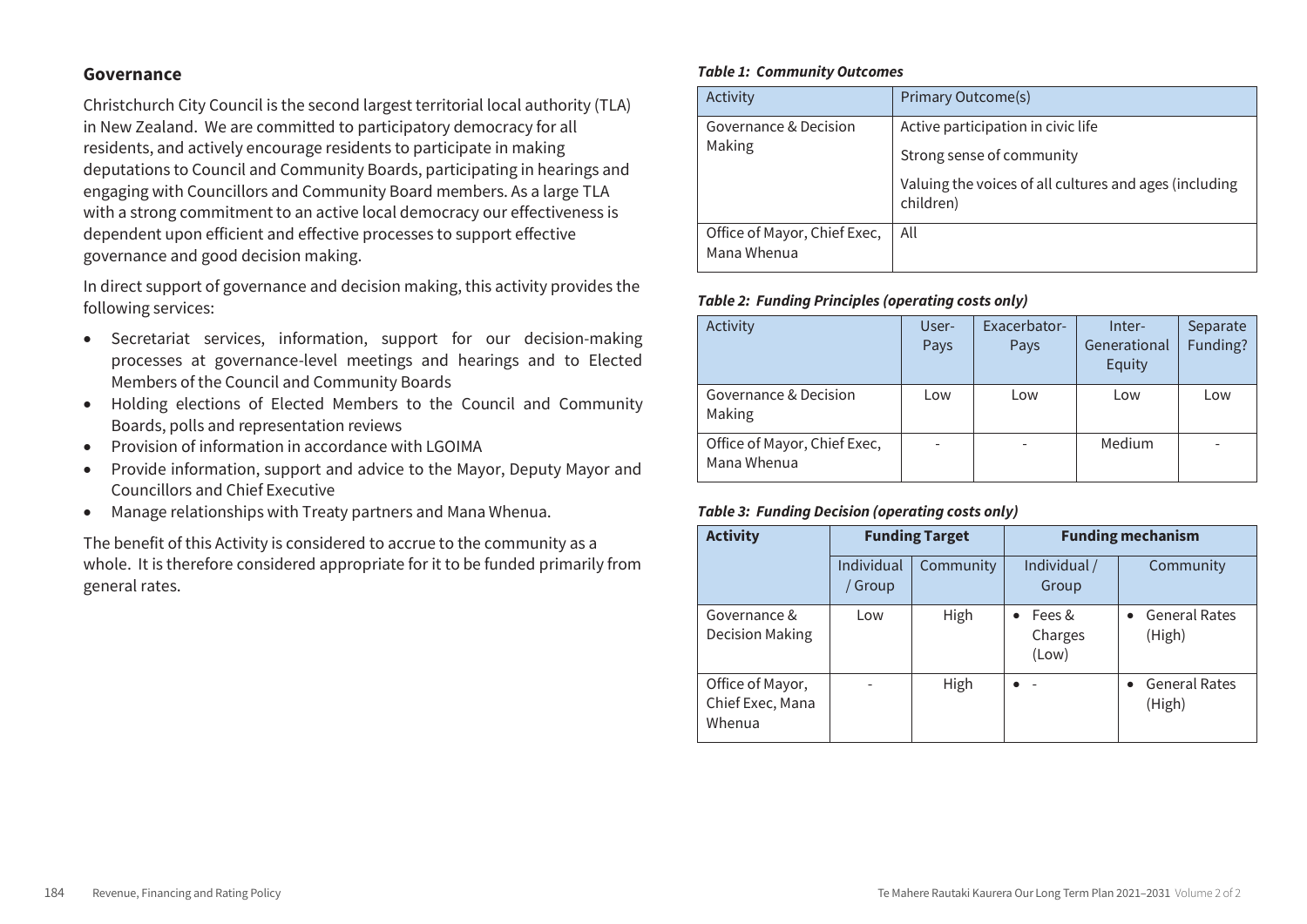# **Funding of Capital Costs**

The term "Capital Cost" includes a range of relatively long-term investment spending:

- Equity investment in Council-controlled organisations (most importantly, Christchurch City Holdings Ltd, which owns the city's shares in the airport, port company, electricity lines company, and others);
- Network and community assets (the broadest category, including water, wastewater and stormwater networks, libraries, community halls, and community housing, and including strategic assets purchased in advance of need – for example, a drainage basin purchased to support anticipated future development); and
- Other assets (such as general plant and equipment).

Having considered the factors in section 101(3) of the Local Government Act 2002, we consider that capital investment in any particular Council Activity contributes to the same community outcomes as the operating costs of that activity (per tables above), and will tend to have the same distribution of benefits across the community. However, most capital investments are longterm in nature, so inter-generational equity is a far more important driver of our capital funding decision than it is for operational funding.

We have therefore determined that capital costs will be funded in accordance with the following principles:

- Investment in assets of a commercial or revenue-generating nature should be funded by borrowing, and be either self-funding or expected to deliver a net benefit to ratepayers in the long-term – any difference between investment income and funding costs in individual years will be allocated to or supported by general rates.
- Non-commercial capital investments will be funded in the first instance from borrowing, offset where appropriate by Crown grants and asset sales. Where the spending is to provide new assets to service growth (new subdivisions and/or more intensive development of developed land), the growth component is funded from Development Contributions.

 Capital renewals – we are moving towards fully funding the long run average asset renewals programme (net of subsidies) from rates. Any variation between that and the renewals programme in a particular year will be funded/deducted from the overall borrowing requirement.

#### *Table: Council's Capital Funding Policy, by Investment Type*

| <b>Investment type</b>               | <b>Initial funding</b>                | <b>Serviced and/or repaid</b><br>by:            |
|--------------------------------------|---------------------------------------|-------------------------------------------------|
| Equity investment in<br>CCOs / CCTOs | Debt (interest only)                  | Dividends and Rates                             |
| Network & Community<br>assets:       |                                       |                                                 |
| Renewal /<br>٠<br>replacement        | Rates and debt                        | Rates                                           |
| Service<br>Improvement               | Debt                                  | Rates                                           |
| Growth                               | Debt and Development<br>Contributions | <b>Future Development</b><br>٠<br>Contributions |
| Community<br>Housing                 | Debt                                  | Rent                                            |
| Other assets                         | Debt                                  | Rates                                           |

The application of these principles to individual Activities is tabulated below. The High / Medium / Low scale is the same as applied to the operational tables above. The specific capital spending and funding projections for the current planning period are shown in the individual Funding Impact Statements by group of activity.

*Table: Council's Capital Funding Policy, by Activity* 

| <b>Activity</b>     | <b>Rates</b> | <b>Borrowing</b> | <b>DCs</b> | Grants &<br><b>Other</b> |
|---------------------|--------------|------------------|------------|--------------------------|
| <b>Water Supply</b> | Medium       | Medium           | Low        | Low                      |
| Wastewater          | High         | LOW              | Low        | Low                      |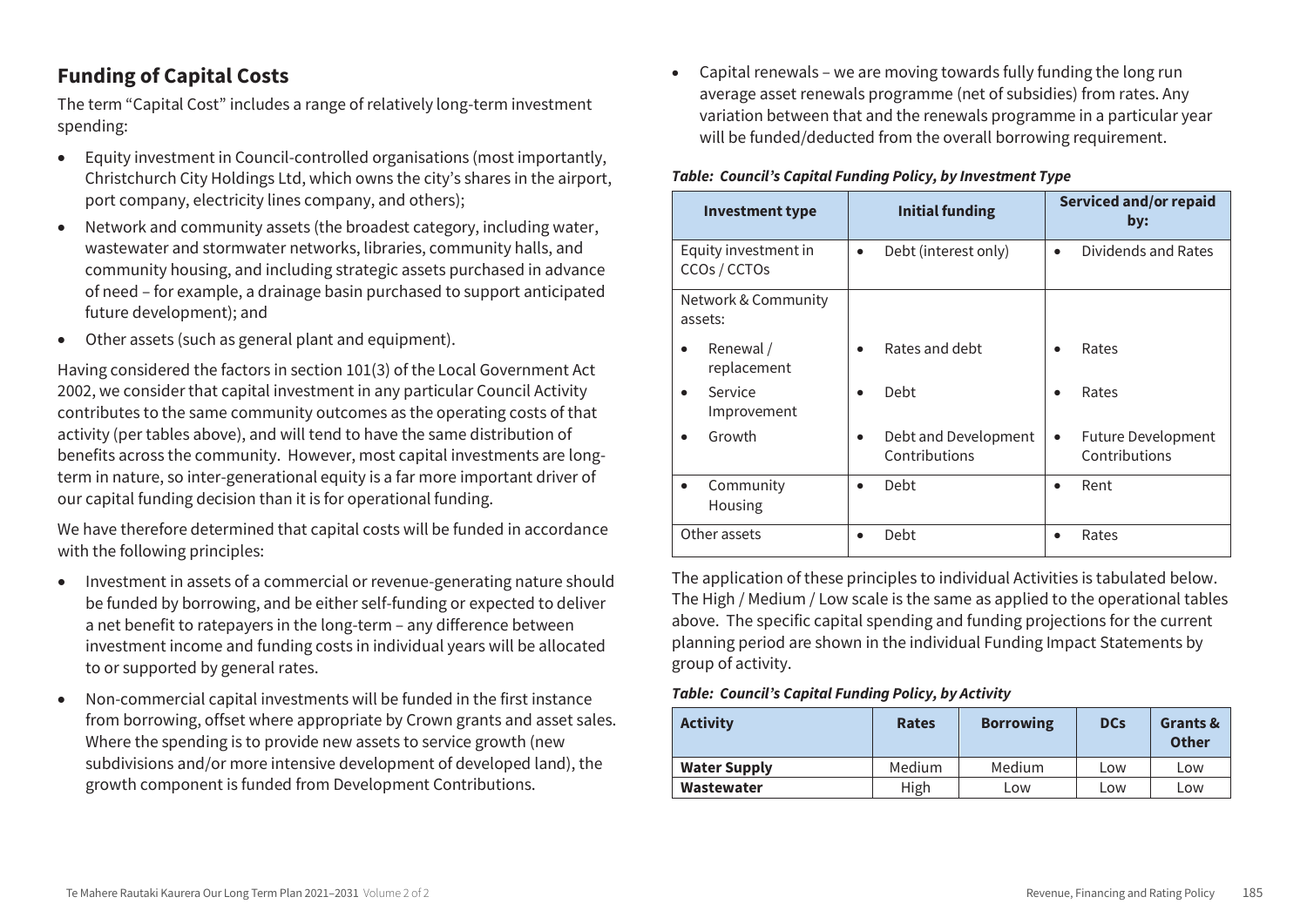| <b>Activity</b>                                    | <b>Rates</b> | <b>Borrowing</b> | <b>DCs</b>               | <b>Grants &amp;</b><br><b>Other</b> |
|----------------------------------------------------|--------------|------------------|--------------------------|-------------------------------------|
| <b>Stormwater Drainage</b>                         | Medium       | Medium           | Low                      |                                     |
| <b>Flood Protection &amp; Control</b><br>Works     | Low          | High             | Low                      |                                     |
| <b>Transport</b>                                   |              |                  |                          |                                     |
| <b>Transport Access</b>                            | Low          | Medium           | Low                      | Medium                              |
| <b>Transport Environment</b>                       | Low          | Medium           | Low                      | Medium                              |
| <b>Transport Safety</b>                            | Medium       | Medium           | Low                      | Medium                              |
| Parks, Heritage & Coastal<br><b>Environment</b>    |              |                  |                          |                                     |
| Heritage Management                                | High         | Low              |                          |                                     |
| Parks and Foreshore                                | Medium       | Medium           | Low                      | Low                                 |
| <b>Solid Waste and Resource</b><br><b>Recovery</b> | Medium       | Medium           |                          | Low                                 |
| <b>Communities &amp; Citizens</b>                  |              |                  |                          |                                     |
| Canterbury & Akaroa<br>Museums                     | High         | Low              |                          |                                     |
| Christchurch Art Gallery                           | Medium       | Medium           |                          |                                     |
| <b>Citizen and Customer</b><br>Services            |              |                  |                          |                                     |
| Civil Defence Emergency<br>Management              | Medium       | Medium           |                          |                                     |
| <b>Community Development</b><br>and Facilities     | High         | Low              | $\overline{a}$           | $\overline{\phantom{a}}$            |
| Libraries                                          | High         | Low              |                          |                                     |
| Recreation, Sports, Comm<br>Arts & Events          | Medium       | Medium           | Low                      |                                     |
| <b>Housing</b>                                     | $\bar{a}$    |                  | $\overline{\phantom{a}}$ | High                                |
| <b>Regulatory &amp; Compliance</b>                 |              |                  |                          |                                     |
| <b>Building Regulation</b>                         |              |                  |                          |                                     |
| Land & Property                                    |              |                  |                          |                                     |
| <b>Information Services</b>                        |              |                  |                          |                                     |
| Regulatory Compliance &<br>Licencing               | High         | Low              |                          |                                     |
| <b>Resource Consenting</b>                         |              |                  |                          |                                     |

| <b>Activity</b>                 | <b>Rates</b> | <b>Borrowing</b> | <b>DCs</b> | Grants &<br><b>Other</b> |
|---------------------------------|--------------|------------------|------------|--------------------------|
| <b>Economic Development</b>     |              |                  |            |                          |
| Civic & International           |              |                  |            |                          |
| Relations                       |              |                  |            |                          |
| <b>Economic Development</b>     |              |                  |            |                          |
| <b>Strategic Planning &amp;</b> |              |                  |            |                          |
| <b>Policy</b>                   |              |                  |            |                          |
| Public Information &            |              |                  |            |                          |
| Participation                   |              |                  |            |                          |
| Strategic Planning, Future      |              | High             |            |                          |
| Dev & Regen                     |              |                  |            |                          |
| Governance                      |              |                  |            |                          |
| Governance & Decision           |              |                  |            |                          |
| Making                          |              |                  |            |                          |
| Office of Mayor, Chief          |              |                  |            |                          |
| Exec, Mana Whenua               |              |                  |            |                          |

# **Impact on well-being Impact on well-being**

We consider the use of the funding sources described above to meet our We consider the use of the funding sources described above to meet our funding needs is appropriate. We expect the use of these funding sources will funding needs is appropriate. We expect the use of these funding sources will promote the current and future social, economic, environmental, and cultural promote the current and future social, economic, environmental, and cultural well-being of the community by: well-being of the community by:

- Funding activities in ways that are generally perceived by the community Funding activities in ways that are generally perceived by the community as consistent, fair and reasonable as consistent, fair and reasonable
- Limiting the impact of rates on ratepayers, and especially on the most Limiting the impact of rates on ratepayers, and especially on the most economically vulnerable ratepayers economically vulnerable ratepayers
- Setting fees and charges in a way that does not unduly limit social and Setting fees and charges in a way that does not unduly limit social and economic participation economic participation
- Fairly balancing the impact of rates funding across multiple years Fairly balancing the impact of rates funding across multiple years
- Using fees and charges to provide an incentive for residents to reduce the Using fees and charges to provide an incentive for residents to reduce the need for us to incur additional costs need for us to incur additional costs
- Limiting the opportunities for ratepayers to use resources unproductively in order to avoid rates (ensuring rates are reasonably economically efficient)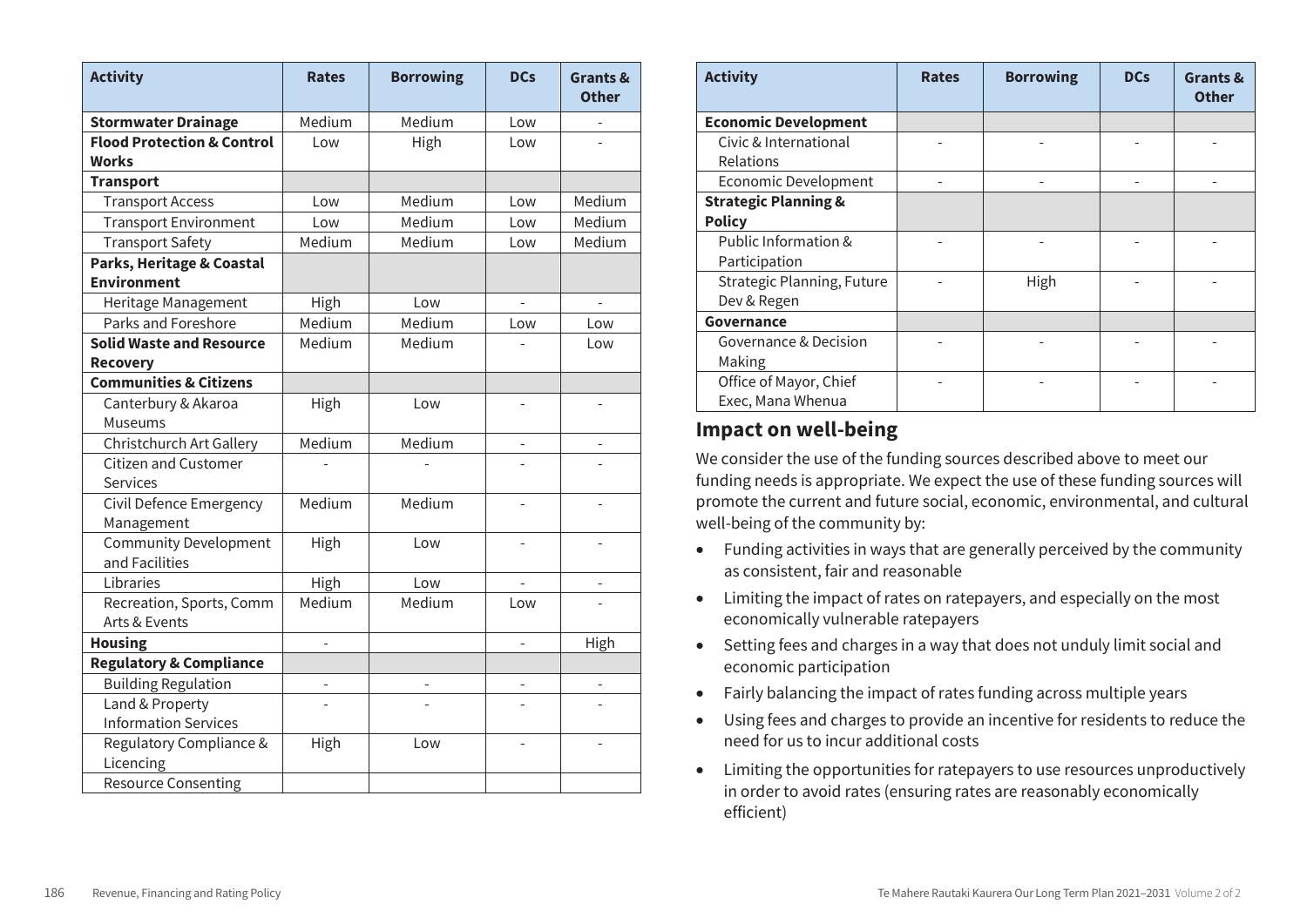# **Rates Remission Policy**

# **Objective of the policy**

To provide rates relief in certain situations, to support either the fairness and equity of the rating system or the overall wellbeing of the community.

# **Remission 1: Not-for-profit community-based organisations**

# **Objective**

Certain types of land use are classified as "non-rateable" under Section 8 of the Local Government (Rating) Act 2002, including schools, churches, and land used for some conservation or recreational purposes. Such land may be either fully or 50% "non-rateable", although any rates specifically for the purpose of water supply, sewage and refuse collection must still be charged.

The objective of this remission is to provide rates relief to Christchurch community-based organisations (including some that may classified as non-rateable under section 8), to support the benefit they provide to the wellbeing of the Christchurch district.

# **Conditions and criteria**

For not-for-profit community-based organisations which the Council considers deliver a predominant community benefit:

- Where the organisation occupies Council land under lease, up to 100% remission of all rates (except targeted rates for excess water and waste minimisation).
- Where the organisation occupies other land:
	- o Up to 100% remission on general rates (including the uniform annual general charge),

 $\circ$  Up to 50% remission (of the rates that would be payable if they were fully rateable) on targeted rates for standard water supply, sewerage, and land drainage.

Applications for this remission must be in writing. Applicants must provide financial accounts for the latest financial year for which accounts are available (not more than 18 months old). The accounts must be for the reporting entity which is directly responsible for paying the rates. Where there is a legal or reporting obligation on the reporting entity to have the accounts audited or reviewed, the accounts must have been audited or reviewed.

The extent of remission (if any) shall be determined at the absolute discretion of the Council, and may be phased in over several years.

The Council reserves the right to require annual applications to renew the remission, or to require certification from the applicant that the property is still eligible for the remission. Any residual rates payable must be paid in full for the remission to continue.

# **Remission applies to**

Any community-based not-for-profit organisation whose activities, in the opinion of the Council, provide significant public good as a result of its occupation of the property.

The remission may (at Council's absolute discretion) include property over which a liquor licence is held, provided this is incidental to the primary purpose of occupancy. This inclusion may also apply to those organisations classified as "non-rateable" under Section 8 of the Local Government (Rating) Act 2002.

The remission is not available to property owned or used by chartered clubs, political parties, trade unions (and associated entities), dog or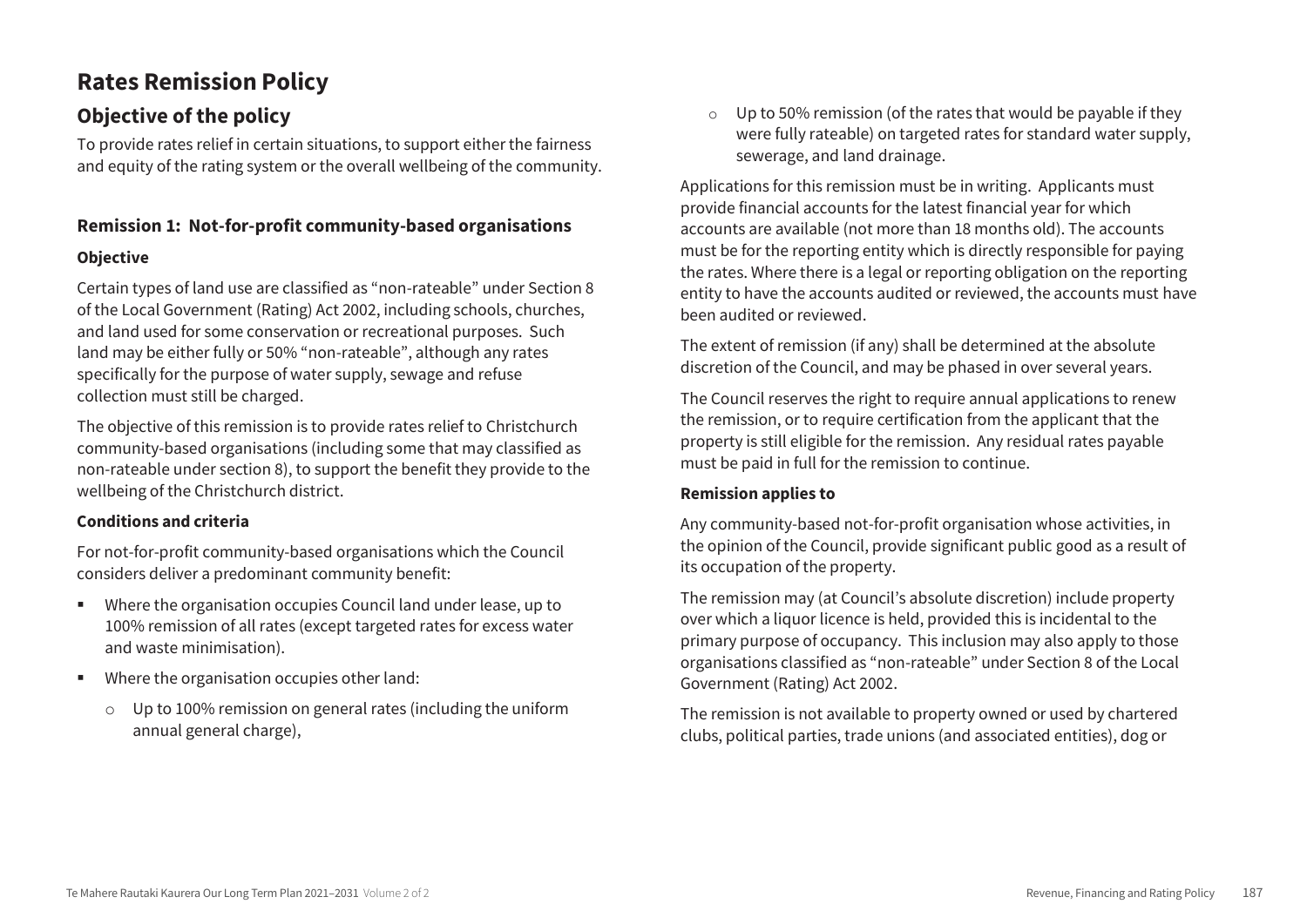horse racing clubs, or any other entity where the benefits are restricted to a class or group of persons and not to the public generally.

Any remission will only apply to the portion of the property used for the purpose for which the remission is granted.

# **Remission 2: Land owned or used by the Council for community benefit**

## **Objective**

To support facilities providing benefit to the community, by remitting rates.

#### **Conditions and criteria**

The Council may remit all rates (other than targeted rates for excess water supply and water supply fire connection) on land owned by or used by the Council and which is used for:

- Those activities listed in Schedule 1 Part 1 clause 4 of the Local Government (Rating) Act 2002 (including parks, libraries, halls, and similar),
- Rental housing provided within the Council's Community Housing activity, and
- Any other community benefit use (excluding infrastructural asset rating units).

# **Remission 3: Rates - Late payment and arrears penalties**

## **Objective**

Council charges penalties for late payment of rates and for rates arrears, in accordance with sections 57 & 58 of the Local Government (Rating) Act 2002.

The objective of this remission is to enable such penalties to be waived where it is fair and equitable to do so, and to encourage ratepayers to clear arrears and keep their payments up to date.

A further objective of this remission is to allow the Council to provide rates payment extensions for ratepayers experiencing financial hardship arising from the COVID-19 pandemic so that ratepayers have sufficient time to rearrange their financial affairs.

#### **Conditions and criteria**

Council will consider remitting late payment penalties in the following four circumstances:

- *One-off ratepayer error* (including timing differences arising from payments via regular bank transactions).
	- o This may only be applied once in any two-year period.
	- $\circ$  Only penalties applied within the past twelve months may be remitted.
	- o Applications must state the reason for late payment, and deliberate non-payment will not qualify for remission.
	- Applications must generally be in writing, although staff may waive this requirement if they are satisfied that the full details of the application are recorded.
	- o Payment of all outstanding rates (other than the penalties to be remitted) is required prior to the remission being granted.
- *Inability to pay* (including sickness, death, financial hardship, or other circumstances where it is considered fair and equitable for the remission to be applied):
	- o Penalties imposed in the last two-year period may be remitted, where this would facilitate immediate payment of all outstanding rates (remission of penalties over a longer time period may be considered, if the amount of arrears is large).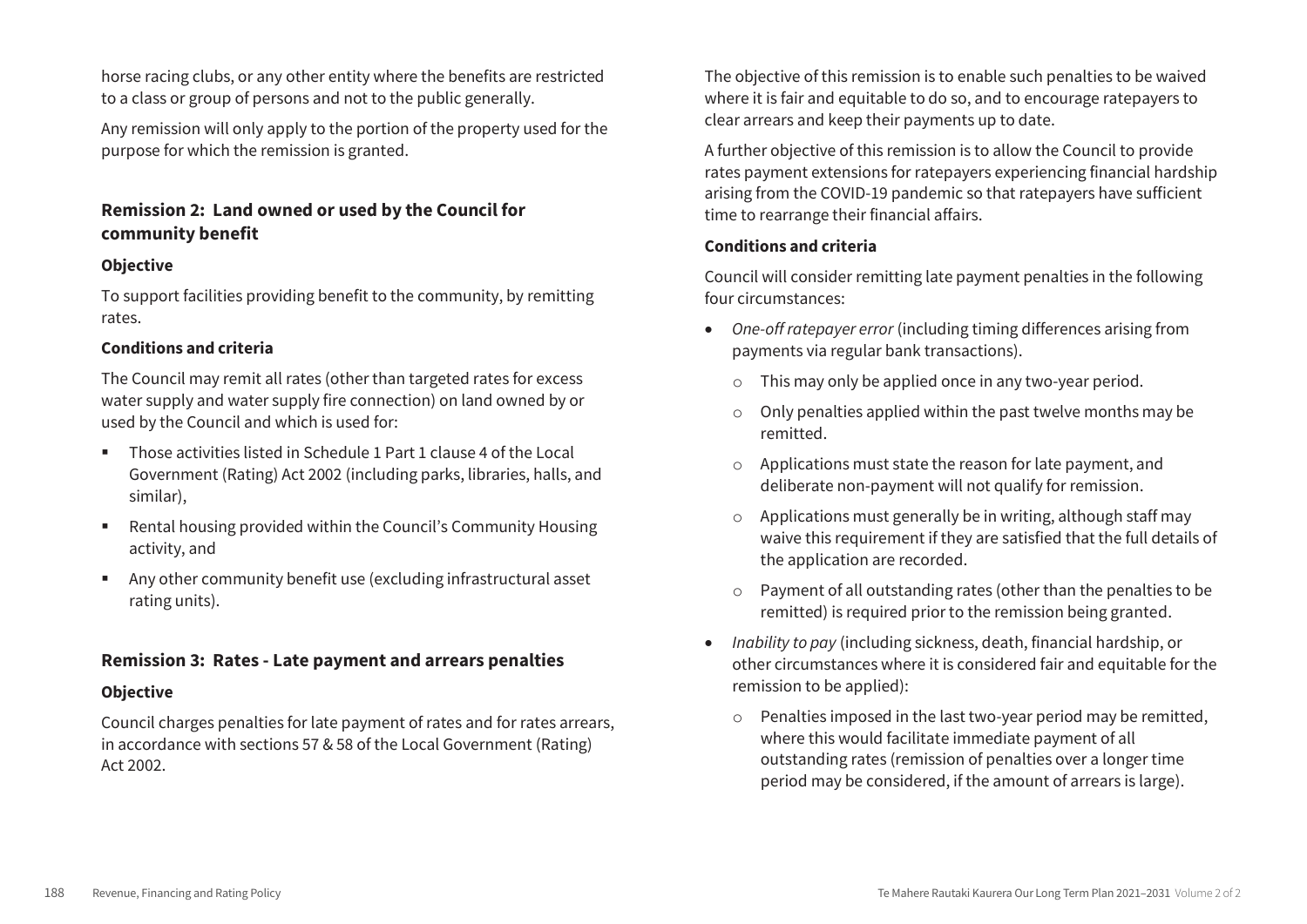- o Where an acceptable arrangement to pay arrears and future rates over an agreed time period is to be implemented, then any penalties that would otherwise have been imposed over this time period may be remitted.
- o Applications must generally be in writing, although staff may waive this requirement if they are satisfied that the full details of the application are recorded.
- *Financial hardship arising from COVID-19 pandemic*:
	- o Late payment penalties and arrears penalties may be remitted from 1 July 2020 to 30 June 2022, in full or in part, to provide rates payment extensions for instalments of 2020/21 rates where the ratepayer is experiencing financial hardship due to the COVID-19 pandemic.
	- o Applications for 2020/21 COVID-19 rates payment extensions must be made using the Council's on-line form. Applications will be open to residents, businesses, farms and not-for-profits.
	- o Payment extensions may be applied to up to \$20,000 of rates, including GST and Ecan rates.
	- o Financial hardship will be assessed as a 30 per cent fall in income measured over a period of at least three months, compared with a similar period prior to the impact of the pandemic.
	- o Payment extensions will be granted only after the ratepayer has applied for other available sources of assistance, including from central government and banks.
	- o The remission is available only where the applying ratepayer owned the property prior to 26 March 2020.
	- o For residential properties, the remission is available only where at least one ratepayer is a NZ citizen, permanent resident, or lives in Christchurch.
- o For businesses and not-for-profits, the remission is available only where employees (if any) were working in New Zealand prior to 26 March 2020.
- o The Council will agree on a payment plan for each successful applicant specifying the new payment dates for 2020/21 rates for that ratepayer. The payment plan will ensure that the 2020/21 rates are paid in full by 30 June 2022.
- o If the ratepayer fails to comply with the payment plan, then there will be no further remission of late payment penalties and arrears penalties.
- *Full year payment* (i.e. where the ratepayer pays the financial year's rates in full, rather than in instalments):
	- o Late penalties on the current year's Instalment 1 rates invoice will be remitted if current-year rates are paid in full by the due date for Instalment 2.

# **Remission 4: Contiguous parcels of land**

## **Objective**

Council charges a Uniform Annual General Charge (UAGC) as part of its general rates.

The objective of this remission is to waive the UAGC where doing so supports the purpose of the UAGC as set out in the "Rating Information" part of Council's Funding Impact Statement.

## **Conditions and criteria**

Council will consider remitting the UAGC rate where:

 Parcels of land under different ownership are contiguous (i.e. sharing a boundary and in common usage, such that they should reasonably be treated as a single unit); OR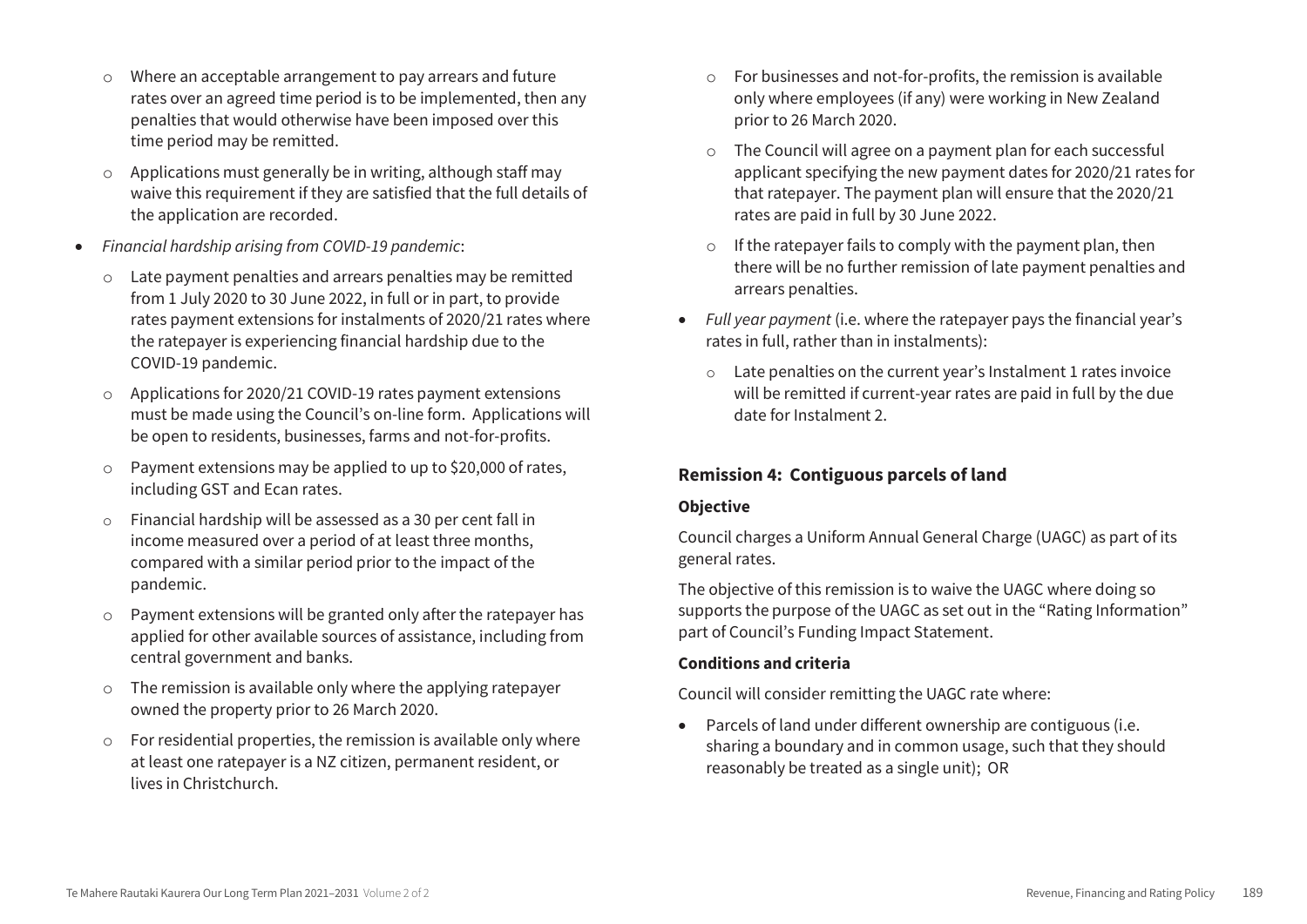It has been determined that a building consent will not be issued for the primary use of the land under the City Plan.

## **Remission applies to**

All rating units.

# **Remission 5: Residential pressure wastewater system electricity costs**

## **Objective**

Following the 2010 and 2011 earthquakes, some gravity-fed wastewater disposal systems are being replaced by low pressure pump systems. This generally requires the pump to be connected to the electricity supply of the particular house that it serves.

The objective of this remission is to compensate affected homeowners for the additional electricity cost an average household has to pay to operate the new system.

## **Conditions and criteria**

Affected ratepayers will receive a general rates remission equal to an amount determined by Council each year. The Council will make an effort to match this amount to the estimated annual electricity supply charges likely to be paid that year to operate the system.

The remission reflects the estimated annual cost for an average household and therefore only provides general compensation, not compensation reflecting the exact amount of the electricity charge actually paid by the homeowner.

Council's expectation is that where tenants pay for electricity, landlords will pass on the benefit of the remission to their tenants.

Any change to this remission policy must be the subject of consultation with affected residents prior to any decision being made.

For 2021/22, the remission is set at \$26.00 + GST per annum.

## **Remission applies to**

All affected residential properties where the new low pressure pumps are connected to the household electricity supply as a result of Council's earthquake recovery work, but excluding any property:

- With a pump owned and installed by a property owner prior to 1 July 2013,
- That requires a pressure sewer system after 1 July 2013 as part of a subdivision, land use consent or building consent,
- That was vacant land prior to 4 September 2010, or
- That is sold after 30 June 2018

# **Remission 6: Earthquake-affected properties**

#### **Objective**

The objective of this remission is to provide rates relief to those ratepayers most affected by the earthquakes, whilst acknowledging that any such support is effectively paid for by those ratepayers less affected.

## **Conditions and criteria**

Rates may be remitted for residential and "non-rateable" units unable to be occupied as a direct result of earthquake damage (i.e. the remission will not apply to houses vacated for the purpose of effecting earthquake repair).

The amount remitted will be equal to the amount of rates charged on the value of Improvements (i.e. rates will effectively be charged on Land Value only, as if the building had been demolished).

This remission shall NOT apply to properties sold after 30 June 2018, and will cease once the property becomes inhabited or inhabitable.

This remission also shall NOT apply where insurance claims on the property have been settled with the relevant insurance company.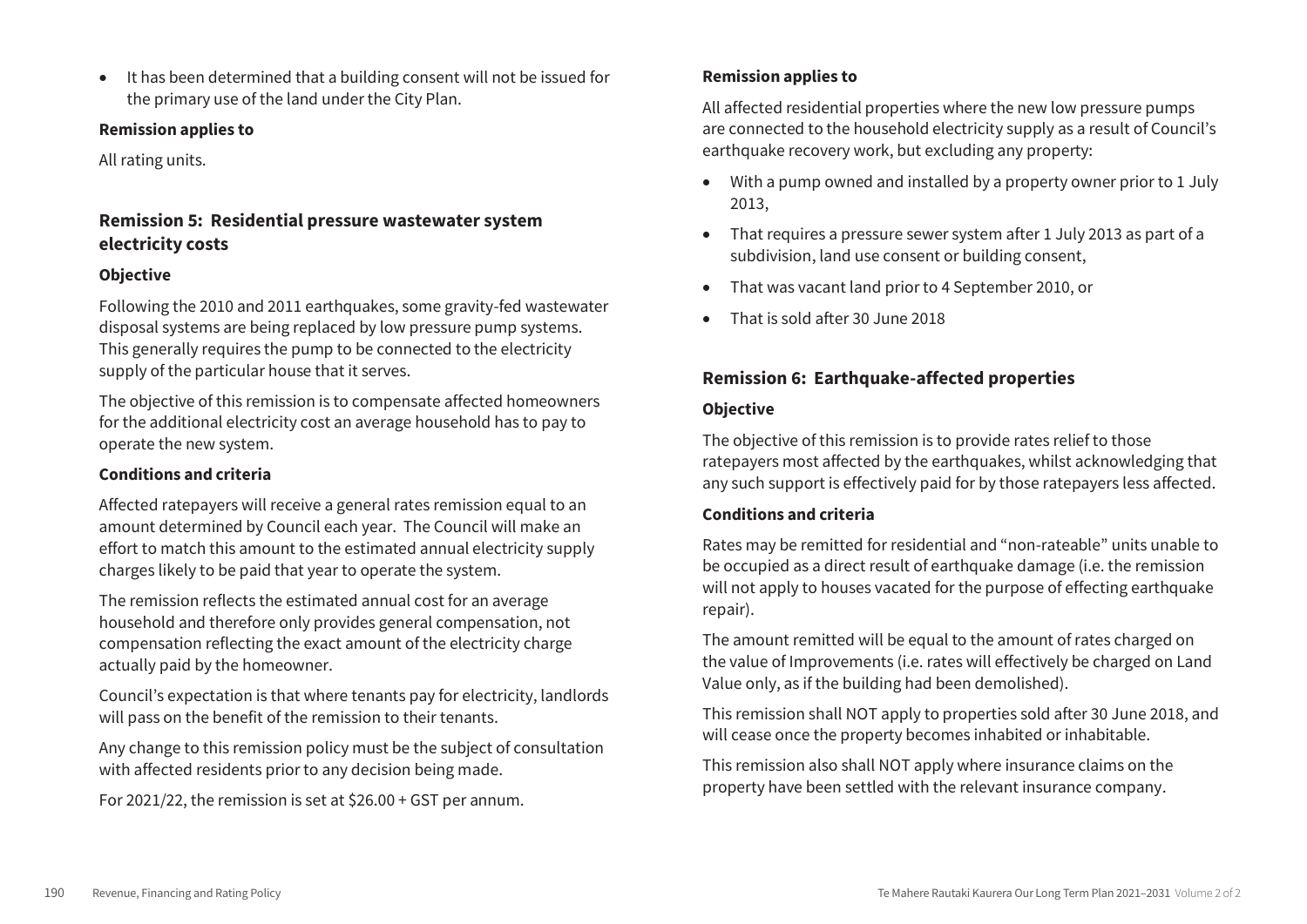Any new applications must be in writing, and any new remissions granted will not be back-dated prior to 1 July 2018. The Council may seek assurance or evidence from time to time that properties receiving these remissions remain eligible.

#### **Remission applies to**

All rating units.

# **Remission 7: Excess Water Rates**

#### **Objective**

The Council expects that, in general, excess water rates must be paid in full by the ratepayer. However, the Council recognises that in some limited instances it is unreasonable to collect the full amount of excess water rates payable by a ratepayer.

The objective of this remission is to waive the payment of excess water supply rates where it is fair and equitable to do so.

## **Conditions and criteria**

Council may consider remitting up to 100% of excess water rates when:

- A ratepayer could not reasonably have been expected to know that a leak within their boundary has resulted in unusually high water consumption, and can provide evidence the leak has been repaired.
- A residential ratepayer provides evidence that water is used for personal medical purposes, and that has contributed to the high water use.
- A residential ratepayer provides evidence that the high water use is the result of a large number of family members (greater than 8) living in the residence.

#### **Remission applies to:**

All ratepayers liable for excess water rates.

# **Remission 8: Other remissions deemed fair and equitable**

## **Objective**

To recognise that the Council's policies for rates remission cannot contemplate all possible situations where it may be appropriate to remit rates.

#### **Conditions and criteria**

The Council may, by specific resolution, remit any rate or rates penalty when it considers it fair and equitable to do so.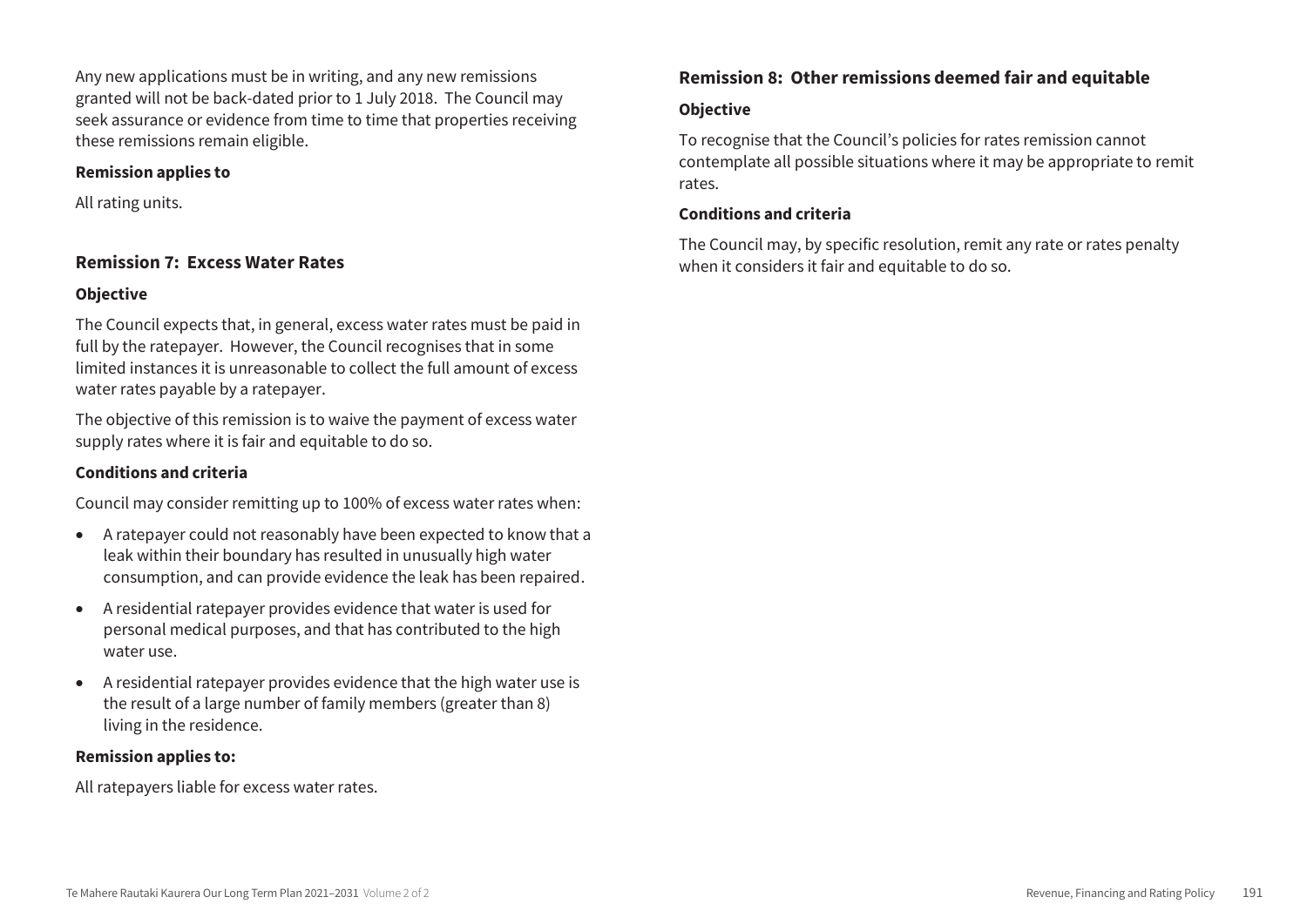# **Rates Postponement Policy**

# **Objective**

To assist owner-occupiers of property to continue living in their home – in particular for ratepayers aged 65 years and over, but also for younger ratepayers if they do not have the financial capacity to pay their rates or where the payment of rates would create financial hardship.

# **Postponement statement**

Up to 100% of rates may be postponed for a period determined by the Council, where Council's rating staff consider that the applicant qualifies under this Policy.

# **Conditions and criteria**

The postponement applies to properties that are the primary private residence owned and occupied by the ratepayer.

Applicants aged 65 years and over qualify automatically. Younger ratepayers may qualify if they can demonstrate that:

- a) they do not have the financial capacity to pay their rates: or
- b) the payment of rates would create financial hardship.

Written applications and a declaration of eligibility will generally be required for all postponements. However, staff may waive the written application provided they are satisfied there is good reason and provided that full details of the application are recorded.

Applications for postponement will be considered on their individual merits.

Rates penalties will not be applied or will be remitted for any rates that have been postponed.

The postponement will continue to apply until:

- a) the ratepayer ceases to be the owner or occupier of the rating unit; or
- b) the ratepayer ceases to use the property as their primary private residence; or
- c) (for younger ratepayers qualifying due to financial hardship) the ratepayer recovers the ability to pay; or
- $d)$  a date specified by the Council at the time of granting the postponement;

whichever is the sooner.

Notwithstanding these criteria, the total amount postponed may not exceed 20% of the property's most recent Rating Valuation. If the postponed amount exceeds this figure, or

Council rates staff consider that the continuation of postponement for another financial year will cause it to exceed this figure, the postponement will cease and all amounts will become due and payable. In such circumstance, the ratepayer may apply for a payment arrangement to avoid the imposition of late payment penalties (in accordance with Remission 3 of Council's Remissions Policy)

# **Postponement applies to:**

Any land owned and occupied by the ratepayer as their primary private residence.

# **Postponement – general issues**

The postponed rates will remain a charge against the property and must be paid either when the property ceases to be the place of residence of the applicant or the criteria no longer apply. Postponed rates may include rate arrears owing from previous financial years.

A fee (effectively interest) will be charged annually where rates have been postponed, and will be added to the total postponed amount.

This fee will be calculated at the end of each rating year on the accrued amount postponed (including any fees) at the beginning of that financial year. The fee will be based on the Council's estimated cost of borrowing as published in the Annual Plan.

The Applicant must demonstrate understanding of the nature of compound interest, for example through evidence of adequate financial or legal advice. The Council may require this understanding to be re-confirmed each financial year.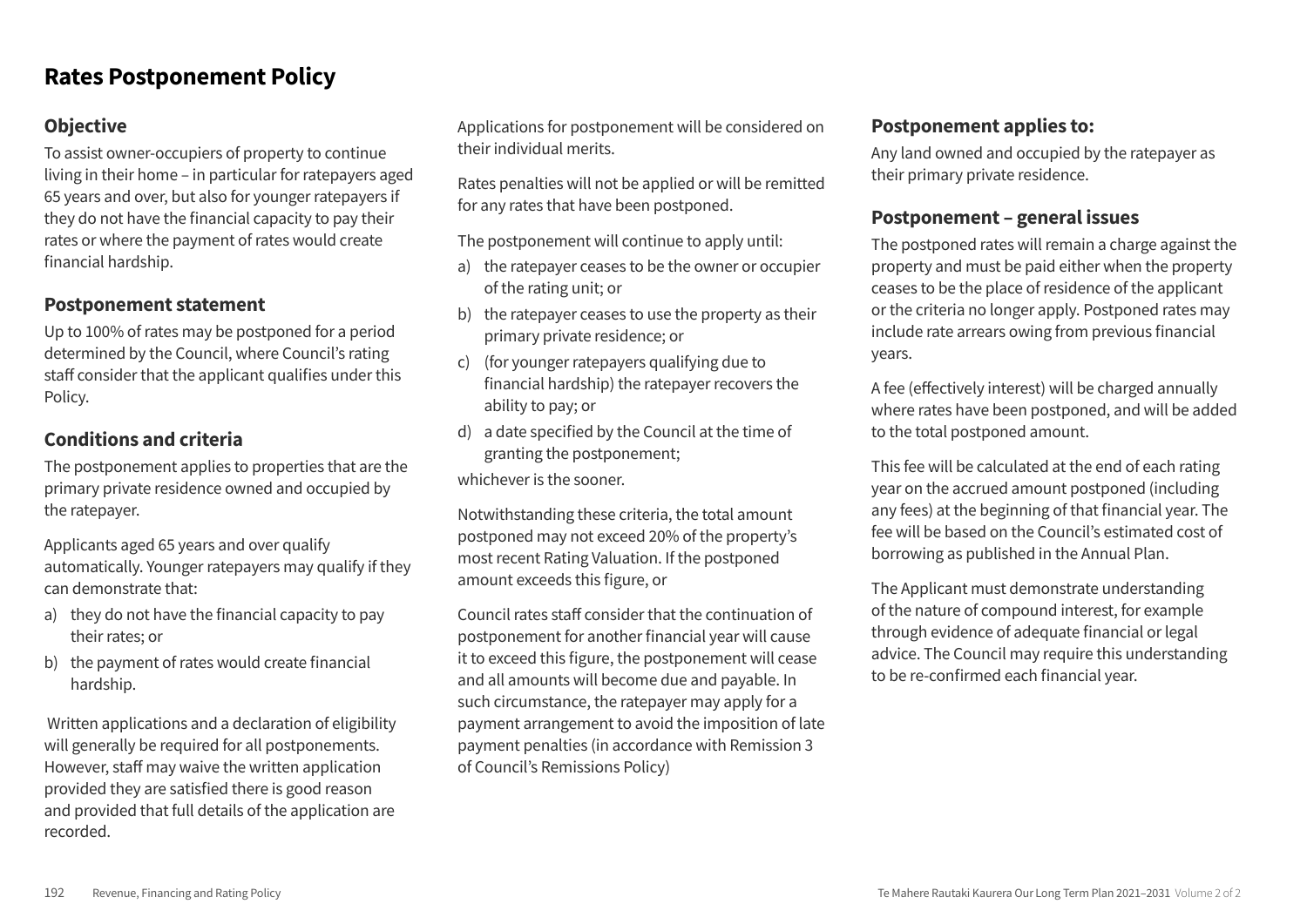# **Remission and Postponement Policy of Rates on Maori Freehold Land**

The City contains a number of Maori Land properties which are either unoccupied and unimproved or partially occupied. In some cases these are creating a significant rating burden on the Maori owners who often do not have the means nor, in some cases, the desire to make economic use of the land. Often this is because of the nature of the ownership, because the land has some special significance which would make it undesirable to develop or reside on, or is isolated and marginal in quality.

The Council has recognised that the nature of Maori Land is different to General Land and has formulated this policy to deal with those differences.

# **Objective**

The Council has recognized that certain Maori Owned Lands have particular conditions, ownership structures or other circumstances which make it appropriate to remit or postpone rates for defined periods of time.

The Council and the community benefit through more efficient use of staff time and the removal of that rates debt which is considered non-collectable.

The Council is required to consider every application for remission and/or postponement of rates on Maori Owned Land

pursuant to Section 108(4) of the Local Government Act 2002 and will then consider the most appropriate tool, if any, including either remission or postponement to assist in making ownership and occupancy of the land feasible.

# **Conditions and criteria for postponement or remission**

## **General:**

- The rating units must be either Maori Customary Land or Maori Freehold Land as defined by s.129 of the Te Ture Whenua Act 1993.
- Council will have the sole discretion on whether or not to grant the remission or postponement and may seek such additional information as may be required before making its final decision.
- The policy does not provide for the permanent remission or postponement of rates on the property concerned.
- If the status of the land changes so that it no longer complies with the criteria the remission or postponement ceases unless further relief is granted in accordance with the policies below.
- Council expects that any rating relief will be temporary and each application will be limited to a term of three years. However the Council may consider renewing the rate relief upon the receipt of further applications from the owners. Council may also, at its sole discretion, renew the rating relief without application from the owners.
- In the event that subsequent applications for rating relief are made by only one or a minority of owners, Council may require that these are signed or supported by such greater proportion of owners as may be required from time to time.
- The land must have, in the opinion of the Council, historical, ancestral or cultural significance.

# **Policy application where the rating unit is not in use**

In general, the criteria for granting rates relief would include some or all of the following:

- 1. the land is not in use (as defined below);
- 2. the land is unimproved:

the land has no or minimal improvements;

3. the land is land locked:

the land does not have legal access to the Council or national roading network;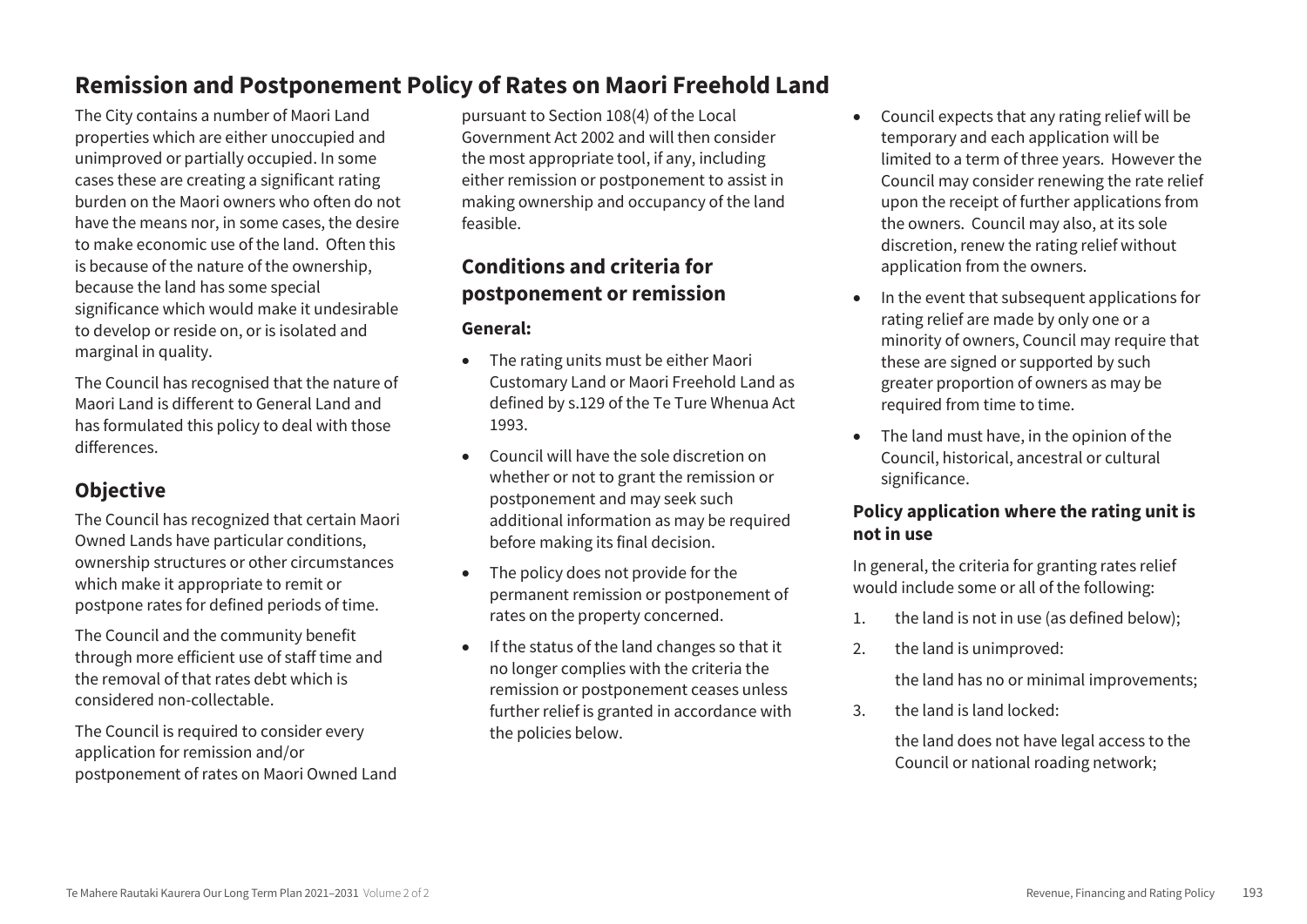4. multiple ownership or fragmented ownership:

> the land has multiple owners and ownership rights, and individual share proportions vary. Owners are scattered throughout the country and even worldwide. Attempts to contact a majority representation are often painstaking and difficult;

- 5. the land has particular value as ancestral land in relation to its owners' culture and traditions;
- 6. the presence of waahi tapu that may affect the use of the land for other purposes;
- 7. government and Council's desire to avoid further alienation of Maori freehold land;
- 8. the land has particular conservation value:

because of its remoteness and inaccessibility the land has a high conservation value which Council or the community wish to preserve;

9. unsecured legal title:

land titles have not been surveyed, therefore they cannot be registered with the District Land Registrar. Owners seeking finance for development of their land are restricted as mortgages cannot be registered against the title;

- 10. isolation and marginal in quality: the land is geographically isolated and of marginal quality;
- 11. no management structures:

owners of the land have no management or operating structures in place to administer matters;

12. rating problems:

because of the above factors there is a history of rate arrears and/or a difficulty in establishing who is/should be responsible for the payment of rates.

In accordance with Part 2 section 96 of the Local Government (Rating) Act 2002 Maori Land is defined as in use when person/persons do one or more of the following for his or her profit or benefit:

- resides upon the land
- depastures or maintains livestock on the land
- stores anything on the land
- uses the land in any other way.

# **Policy application where the rating unit is in use**

Where an insignificant or inconsequential portion of the land is in use Council may, at its sole discretion, provide rating relief on that portion of land not in use. For example, the depasturing of a pony on the rating unit is likely to be considered inconsequential.

Any such relief shall be determined following consideration of the criteria for granting rates relief on land not in use (as detailed above). In addition, Council is more likely to grant rates relief when one or both of the criteria below are met:

- 1. where the land is used by its owners for traditional purposes; and
- 2. where the land is used in providing economic and infrastructure support for marae and associated papakainga housing (whether on the land or elsewhere).

# **Policy application where there is a change in status, ownership, or use**

In some circumstances Maori Land may change status (for example from Maori Freehold Land to General Land Owned by Maori), ownership, or use (for example persons may choose to reside upon land previously unoccupied). Where Council deems it to be in the interests of the community it may, at its sole discretion, choose to remit or postpone any postponed rates or rates arrears and penalty arrears on that land.

For example, should the land be developed in order to establish a conservation estate Council may grant rates relief. Similarly, should the land be developed in such a manner as to change it from unproductive to productive land, and therefore eligible for rates in the future, Council may grant rates relief.

The amount and timing of any rates relief provided under this policy is entirely at the